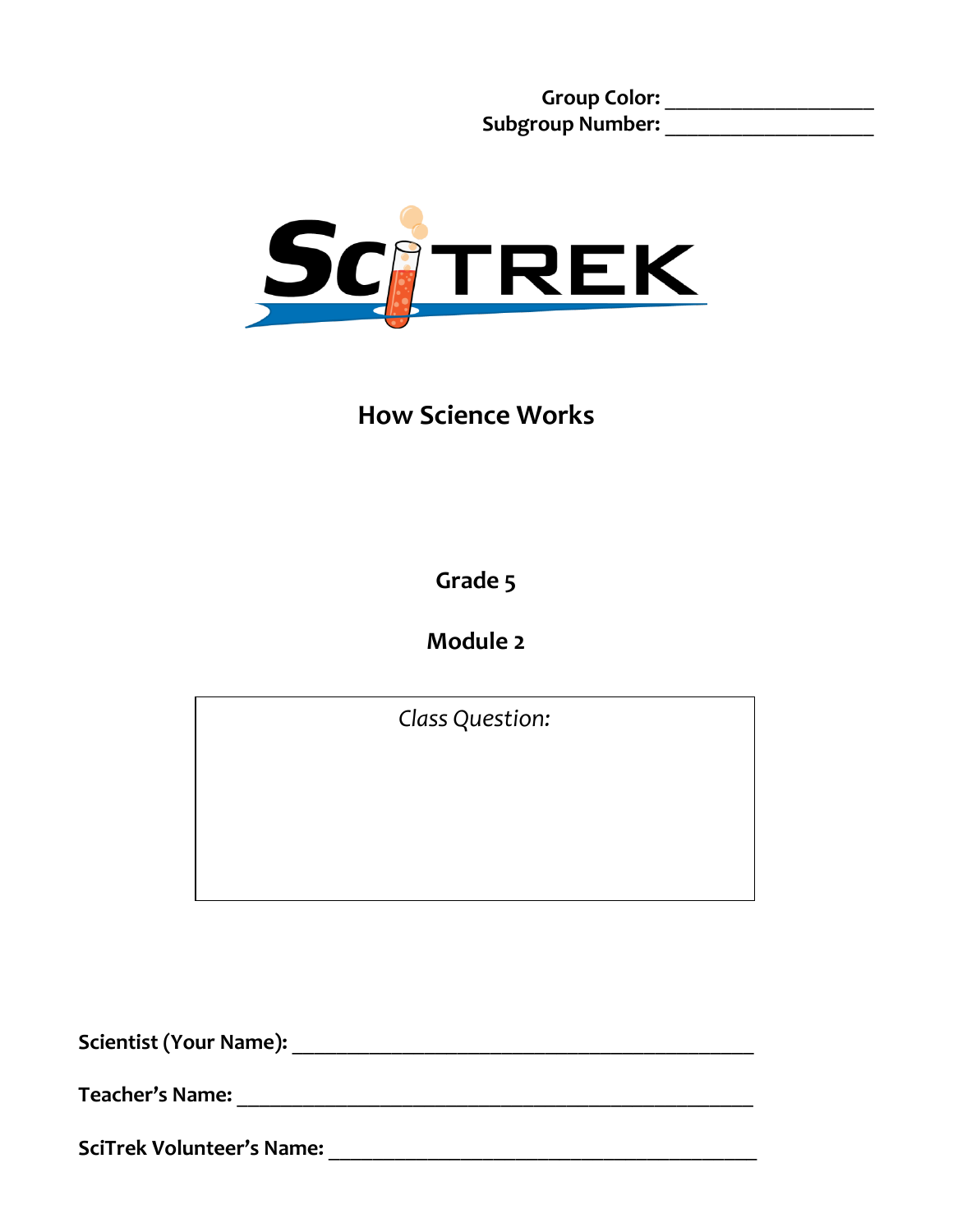## **VOCABULARY**

**Science:** The study of the material world using human reason. The scientific method is the way humans reason and apply logic to data to help gain knowledge of the world.

- o **Observation:** A description using your five senses. This could include contents, mass, size, color, temperature, smell, texture …
- o **Opinion:** Something you believe or feel. Not a fact or observation.
- o **Inference:** A guess based on past experiences.
- o **Testable Question:** A question for which an experiment can be designed to answer.
- o **Non-Testable Question:** A question for which an experiment cannot be designed to answer. For example, questions involving things that cannot be measured/observed or things that are not well defined/opinions.
- o **Experimental Set-Up:** The materials, changing variable, and controls that are needed for an experiment.
- o **Experiment:** A test or trial to discover something unknown**.**
- o **Procedure:** A set of steps to conduct an experiment.
- o **Controls:** The variables that are not changed in an experiment.
- o **Changing Variable (Independent Variable):** The variable that is purposely changed in an experiment.
- o **Results/Data (Dependent Variable):** The measurements/observations of the experiment, which are influenced/determined by the changing variable.
- o **Prediction:** What you expect to happen based off of previous measurements/observations.
- o **Scientific Practices:** A series of activities that scientists participate in to both understand the world around them and to communicate their results with others. (The specific practice worked on in this module is conclusions.)
- o **Technique:** A method for a specific task.
- o **Conclusion:** A claim supported by data.
- o **Claim:** A statement that can be tested. The explanation of the data, the first part of a conclusion.
- o **Data:** Evidence collected from experiment(s) (measurements or observations), the second part of a conclusion.
- o **Matter:** Substances that occupy space and have mass.
- o **Mixture:** A material made up of two or more substances. (Examples: trail mix or Kool-Aid)
- o **Pure Substance:** A material made up of only one substance. (Examples: helium or oil)
- o **Physical Property:** A property that can be measured or observed without changing the substance. Physical properties can be used to separate mixtures or identify pure substance. (Example: color or boiling point)
- o **Graduated Cylinder:** A piece of laboratory equipment used to measure the volume of a liquid.
- o **Test Tube:** A piece of laboratory equipment that is a cylinder with one end open and the other end rounded.



Graduated Cylinder

Test Tube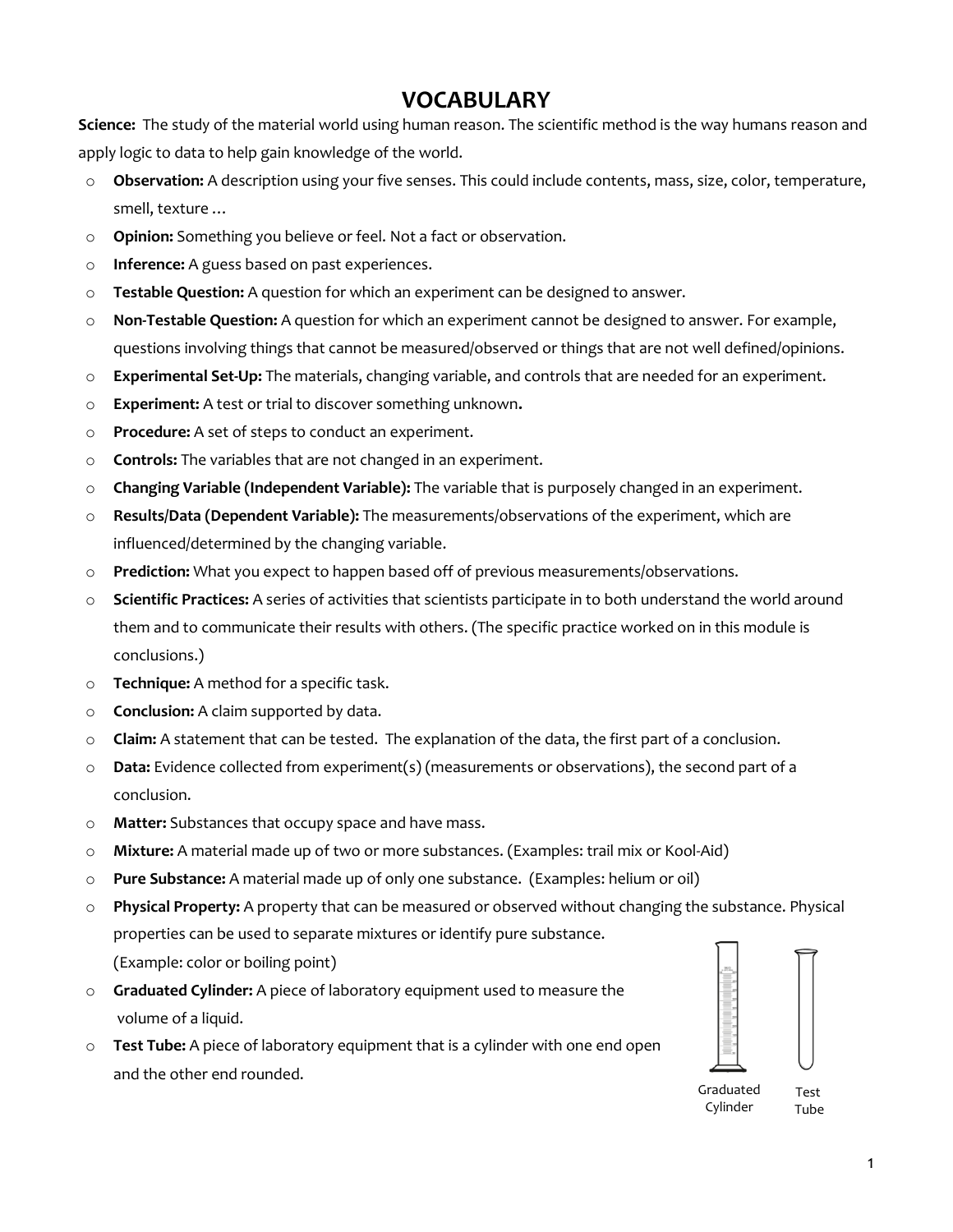## **OBSERVATIONS**

Time o Time 1 Time 2 Time: Picture: Measurements/ Observations: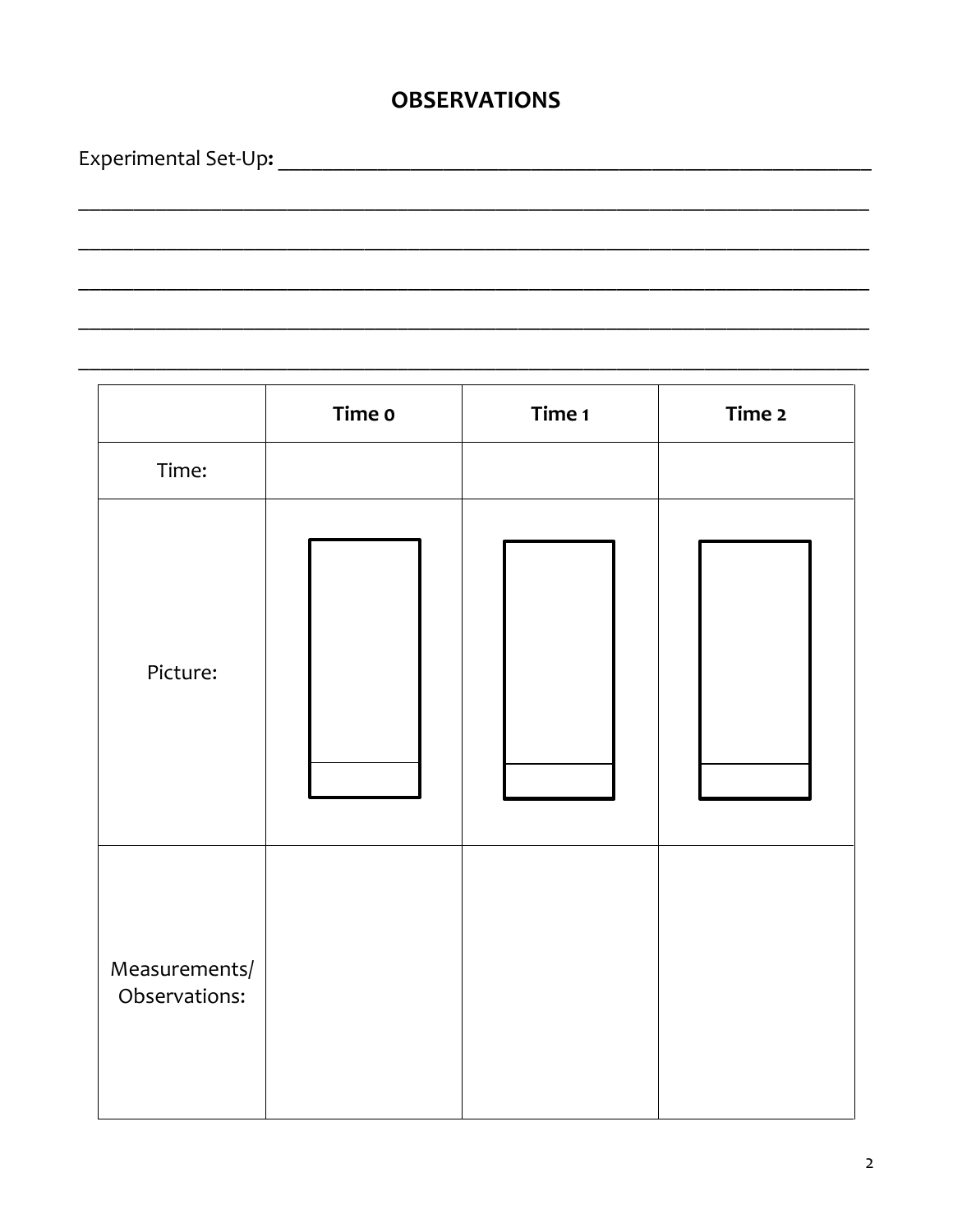## **VARIABLES**

| Variable | How will changing this variable affect the smears? |
|----------|----------------------------------------------------|
|          |                                                    |
|          |                                                    |
|          |                                                    |
|          |                                                    |
|          |                                                    |
|          |                                                    |
|          |                                                    |
|          |                                                    |
|          |                                                    |
|          |                                                    |
|          |                                                    |
|          |                                                    |
|          |                                                    |
|          |                                                    |
|          |                                                    |
|          |                                                    |
|          |                                                    |
|          |                                                    |
|          |                                                    |
|          |                                                    |
|          |                                                    |
|          |                                                    |
|          |                                                    |
|          |                                                    |
|          |                                                    |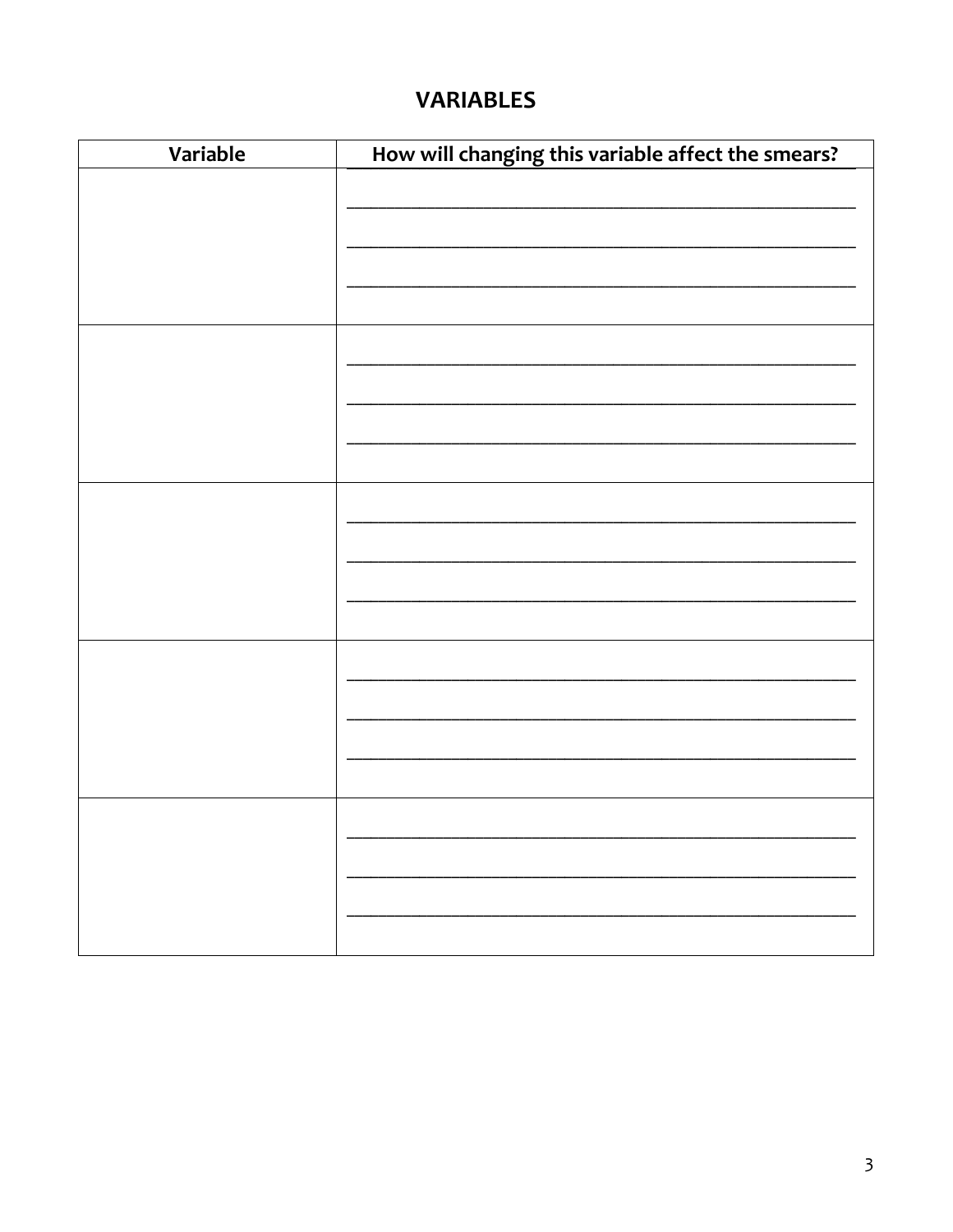## **Experimental Considerations:**

- 1. You will only have access to the materials on the materials page.
- 2. The strips of paper cannot be in the liquid for more than 5 minutes.
- 3. All strips of paper must be put into the liquid at the same time.

*Changing Variable(s) (Independent Variable(s))*

You will get to perform two experiments. For your first experiment, decide which variable(s) (max three) that you would like to test. For each changing variable that you select, discuss with your subgroup why you think that variable will affect the smear.

Changing Variable 1: \_\_\_\_\_\_\_\_\_\_\_\_\_\_\_\_\_\_\_\_\_\_ Discuss with your subgroup how you think **changing variable 1** will affect the smear.

Changing Variable 2 (optional): Discuss with your subgroup how you think **changing variable 2** will affect the smear.

Changing Variable 3 (optional): Discuss with your subgroup how you think **changing variable 3** will affect the smear.

## **QUESTION**

Question our subgroup will investigate:

• If we change the \_\_\_\_\_\_\_\_\_\_\_\_\_\_\_\_\_\_\_\_\_\_\_\_\_\_\_\_\_\_\_\_\_\_\_\_\_\_\_\_\_\_\_\_\_\_\_\_\_\_\_\_

insert each changing variable (independent variable)

| what will happen to the |                                                                                                                                                                                                                                   |  |  |  |
|-------------------------|-----------------------------------------------------------------------------------------------------------------------------------------------------------------------------------------------------------------------------------|--|--|--|
|                         | $\mathbf{r}$ , and the contract of the contract of the contract of the contract of the contract of the contract of the contract of the contract of the contract of the contract of the contract of the contract of the contract o |  |  |  |

\_\_\_\_\_\_\_\_\_\_\_\_\_\_\_\_\_\_\_\_\_\_\_\_\_\_\_\_\_\_\_\_\_\_\_\_\_\_\_\_\_\_\_\_\_\_\_\_\_\_\_\_\_\_\_\_\_\_\_\_\_\_\_\_\_\_,

insert what you are measuring/observing (dependent variable)

\_\_\_\_\_\_\_\_\_\_\_\_\_\_\_\_\_\_\_\_\_\_\_\_\_\_\_\_\_\_\_\_\_\_\_\_\_\_\_\_\_\_\_\_\_\_\_\_\_\_\_\_\_\_\_\_\_\_\_\_\_\_\_\_\_\_?

#### **SciTrek Member Approval:** \_\_\_\_\_\_\_\_\_\_\_\_\_\_\_\_\_\_\_\_

Get a materials page from your SciTrek volunteer and fill it out before moving onto the experimental set-up.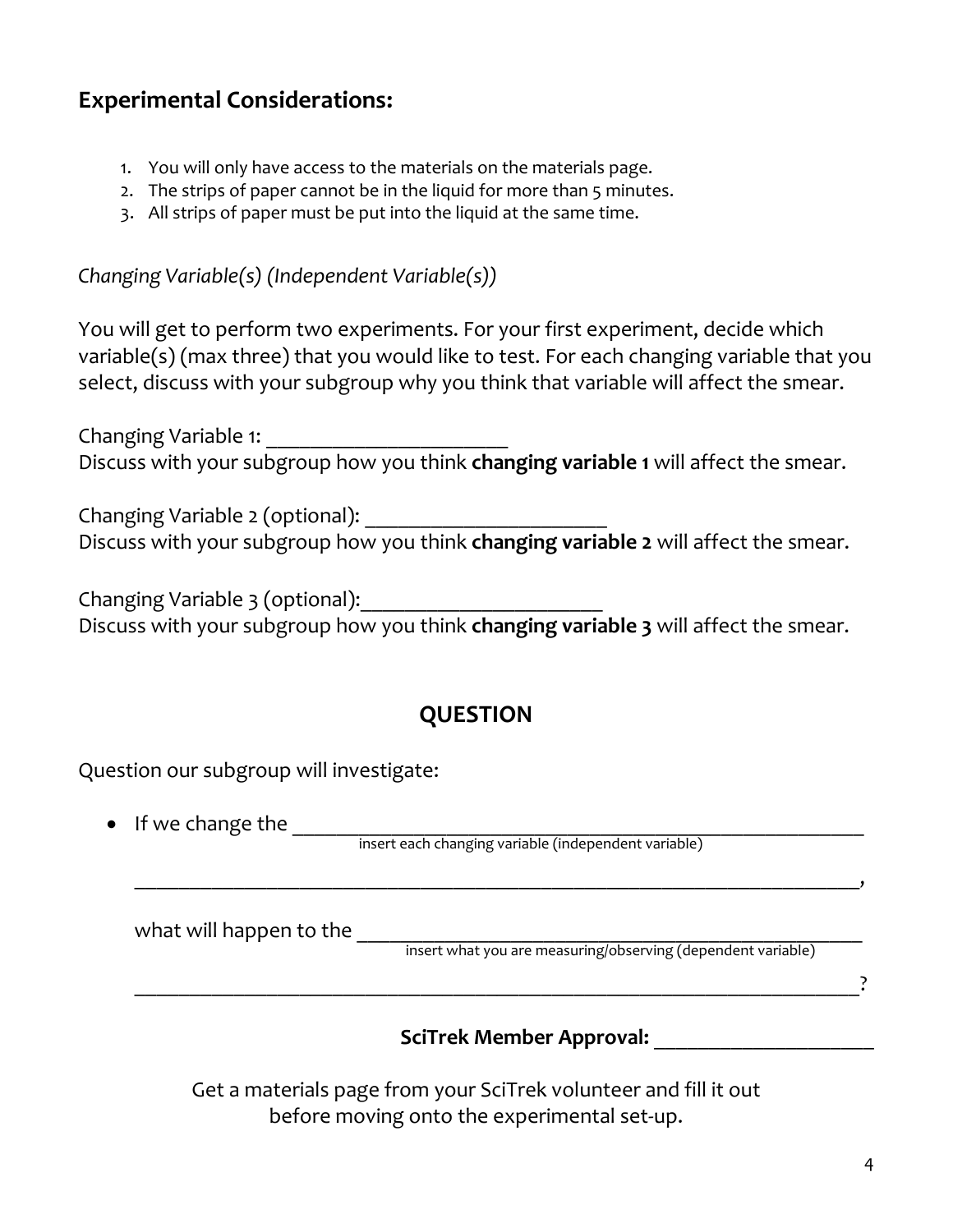## **EXPERIMENTAL SET-UP**

Write your changing variable(s) (Ex: pen color) and the values (Ex: blue) you will use for your trials under each strip of paper.



#### **Controls** (variables you will hold constant)**:**

Write the controls and the values you will use in all your trials (control/value, Ex: container/test tube).

| Test Tube<br>Container |  |
|------------------------|--|
|                        |  |
|                        |  |

## **SciTrek Member Approval:** \_\_\_\_\_\_\_\_\_\_\_\_\_\_\_\_\_\_\_\_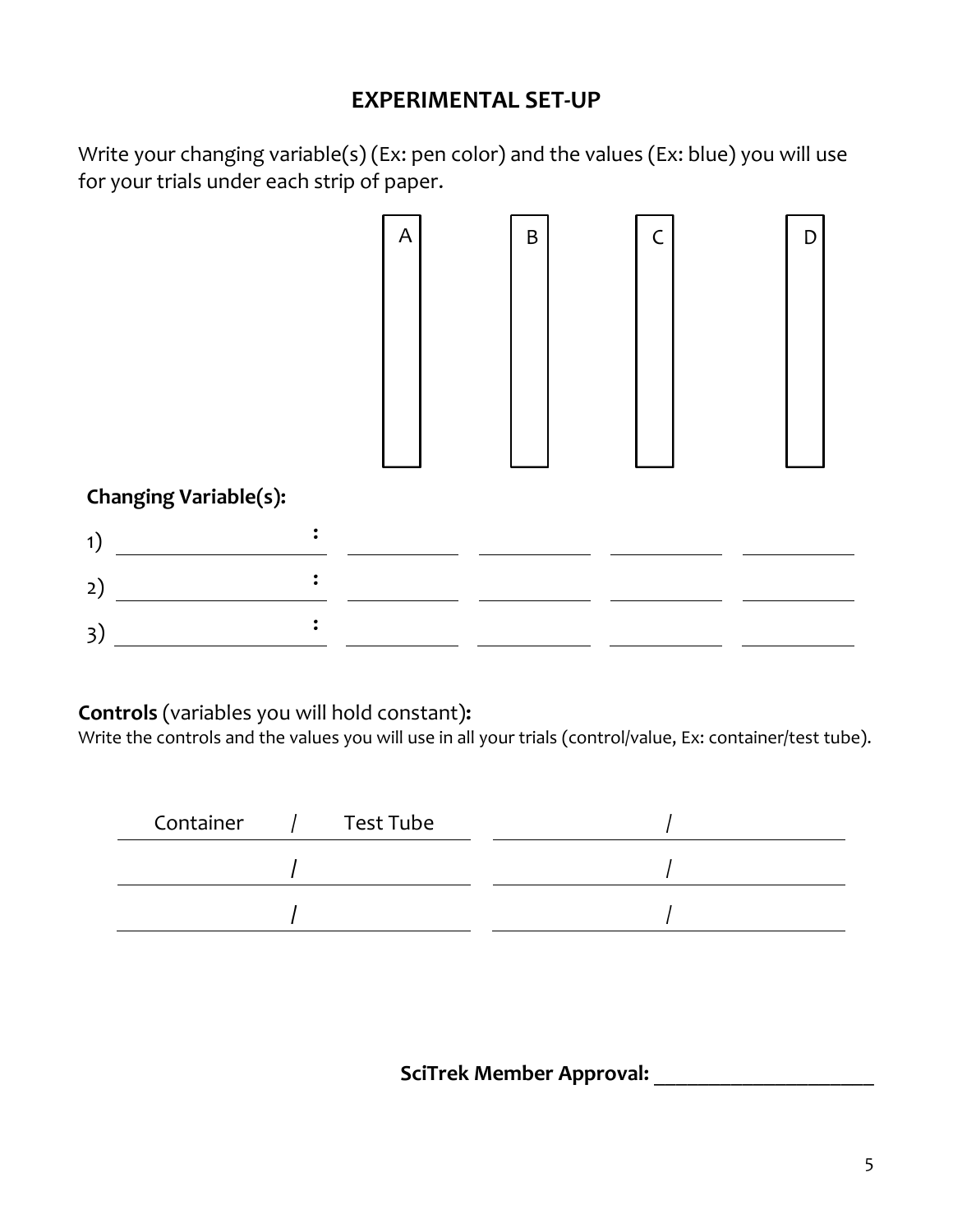### **PROCEDURE**

#### **Procedure Note:**

Make sure to include all values of your changing variable(s) in the procedure (Ex: For a subgroup that decided to change pen color, one step would be: Put colored dot with Mr. Sketch pens A) red, B) blue, C) green, and D) yellow on original paper at 2 cm.).

|    | <b>SciTrek Member Approval:</b> |
|----|---------------------------------|
|    |                                 |
|    |                                 |
| 6. |                                 |
|    |                                 |
|    |                                 |
|    |                                 |
|    |                                 |
|    |                                 |
|    |                                 |
|    |                                 |
|    |                                 |
|    |                                 |
|    |                                 |
|    | 2. $\qquad \qquad$              |
|    |                                 |
|    |                                 |
| 1. |                                 |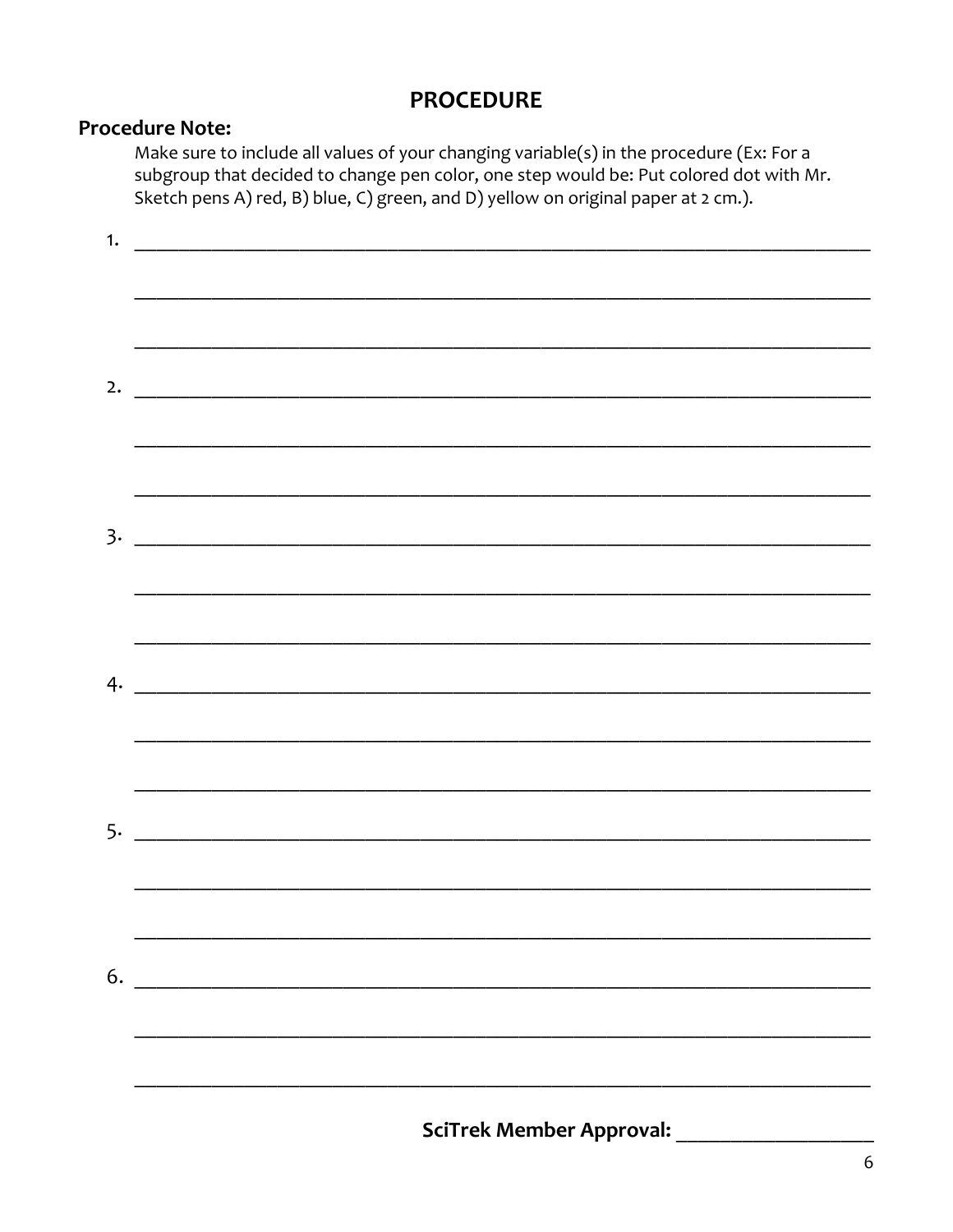## **RESULTS**

### *Table*

Fill out the table for each of your trials. For the variables that remain constant, write the value in *Trial A*. Then, draw an arrow through each box indicating the variable is a control.

| Underline <u>controls</u> , circlechanging variables and box information about data collection |                                                                                                                             | <b>Variables</b>      | <b>Trial A</b>   | <b>Trial B</b> | <b>Trial C</b> | <b>Trial D</b> |
|------------------------------------------------------------------------------------------------|-----------------------------------------------------------------------------------------------------------------------------|-----------------------|------------------|----------------|----------------|----------------|
|                                                                                                |                                                                                                                             | Container:            | <b>Test Tube</b> |                |                |                |
|                                                                                                |                                                                                                                             | Time:                 |                  |                |                |                |
|                                                                                                |                                                                                                                             | Liquid Type:          |                  |                |                |                |
|                                                                                                |                                                                                                                             | Liquid Amount:        |                  |                |                |                |
|                                                                                                |                                                                                                                             | Paper Type:           |                  |                |                |                |
|                                                                                                |                                                                                                                             | Pen Color:            |                  |                |                |                |
|                                                                                                |                                                                                                                             | Pen Type:             |                  |                |                |                |
|                                                                                                |                                                                                                                             | Initial Dot Height:   |                  |                |                |                |
|                                                                                                |                                                                                                                             | <b>Other Variable</b> |                  |                |                |                |
|                                                                                                |                                                                                                                             | <b>Predictions</b>    | <b>Trial A</b>   | <b>Trial B</b> | <b>Trial C</b> | <b>Trial D</b> |
|                                                                                                | Put a "S" in the trial that will<br>give the shortest smear and<br>an "T" in the trial that will<br>give the tallest smear. |                       |                  |                |                |                |
|                                                                                                |                                                                                                                             | Data                  | <b>Trial A</b>   | <b>Trial B</b> | <b>Trial C</b> | <b>Trial D</b> |
|                                                                                                | is:                                                                                                                         | Smear Height:         |                  |                |                |                |
|                                                                                                | Measuremen                                                                                                                  | Liquid Height:        |                  |                |                |                |
|                                                                                                | Observations:                                                                                                               | Other:                |                  |                |                |                |

The independent variable(s) is(are) the changing variable(s) and the dependent variables are the final measurements/observations.

7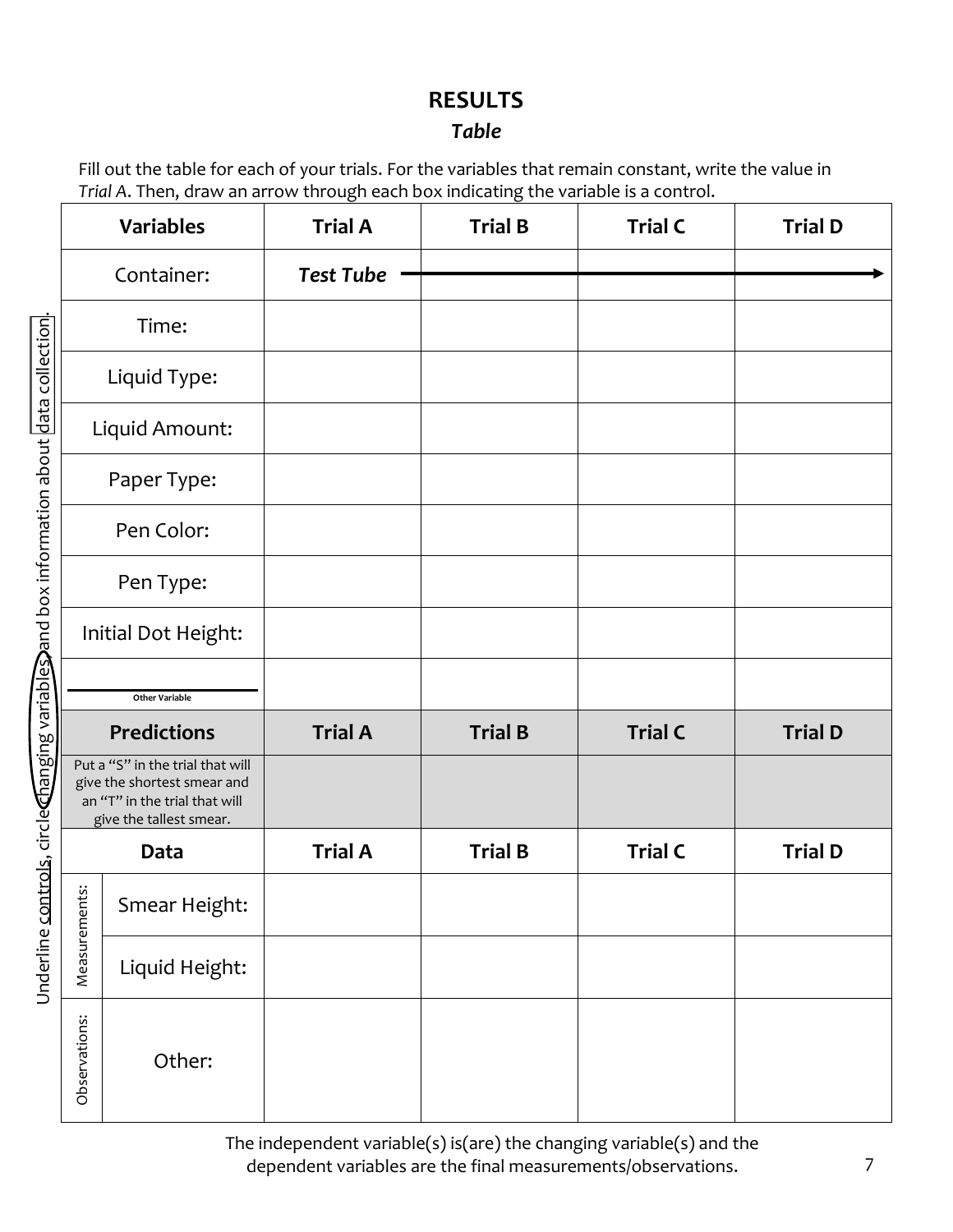## **RESULTS**

### *Graph*

**Set up your graph.** (Check off the steps as you complete them.)

☐ Label the y-axis (vertical) with what you measured, including units (Ex: Smear Height (cm)).

- ☐ Determine an appropriate scale which will allow you to graph all of your data points and write the numbers on the given lines.
- ☐ Label the x-axis (horizontal) with your changing variable(s) #1, #2, and #3 (Ex*:* Liquid Type). Changing variable #2 and #3 will only be filled in if you have 2 or 3 changing variables.
- $\square$  On your results table, label your measurements from 1 to 4, with 1 being the trial with the smallest measurement, and 4 being the trial with the largest measurement.

#### **Plot your data in increasing order.**

☐ Write the changing variable value(s) (Ex*:* Soap) for the trial that you labeled 1 under the first column.

☐ Graph your data for that trial and write the measurement above the bar.

 $\Box$  Repeat the process for the other trials.



Changing Variable #3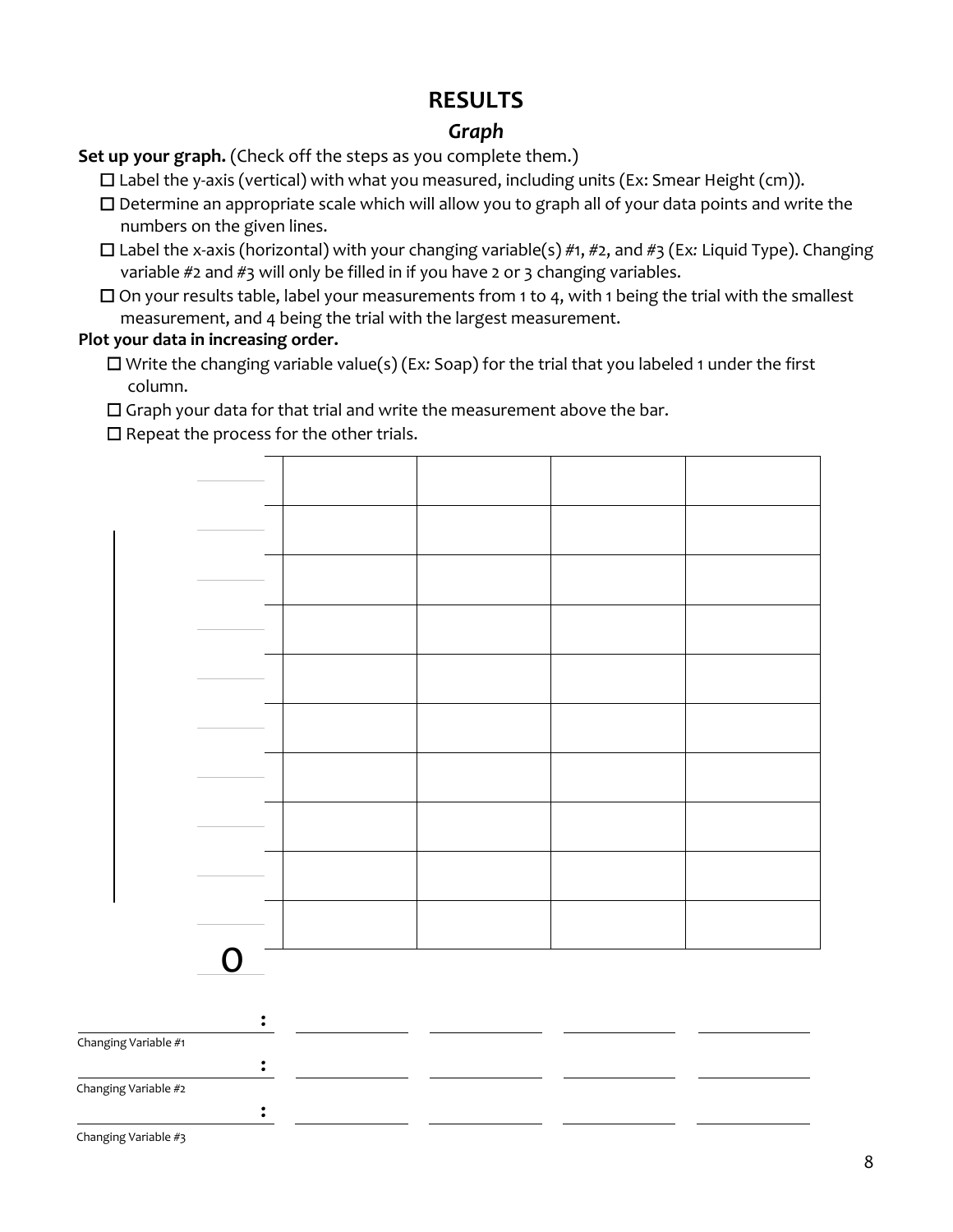- **1. Directions:** Fill in the missing definition.
	- Conclusion:
		- **Claim:** A statement that can be tested. The explanation of the data, the first part of a conclusion.
			- Ex: Cats, on average, weigh less than dogs
		- **Data:** Evidence collected from experiment(s) (measurements or observations), the second part of a conclusion.
			- Ex: the average weight of a dog is 14 kg, and the average weight of a cat is 5 kg.
- **2. Directions:** Circle if the statement is a CLAIM, DATA, or an OPINION.

| a.           | McDonald's served 100 customers,<br>and Taco Bell served 75 customers                                     | Claim | Data | Opinion |
|--------------|-----------------------------------------------------------------------------------------------------------|-------|------|---------|
| b.           | blue is the best color                                                                                    | Claim | Data | Opinion |
| $\mathsf{C}$ | butterflies that are larger than 15 cm,<br>are attracted to bright colors                                 | Claim | Data | Opinion |
| d.           | ice was observed floating on water                                                                        | Claim | Data | Opinion |
| e.           | people buy more pizza than<br>hamburgers                                                                  | Claim | Data | Opinion |
| f.           | the average male blue whale weighs<br>91,000 kg, while the average female<br>blue whale weighs 122,000 kg | Claim | Data | Opinion |
| g.           | the tastier the fruit, the more bugs on<br>the fruit                                                      | Claim | Data | Opinion |

Circles are your initial thoughts and boxes are the correct answer.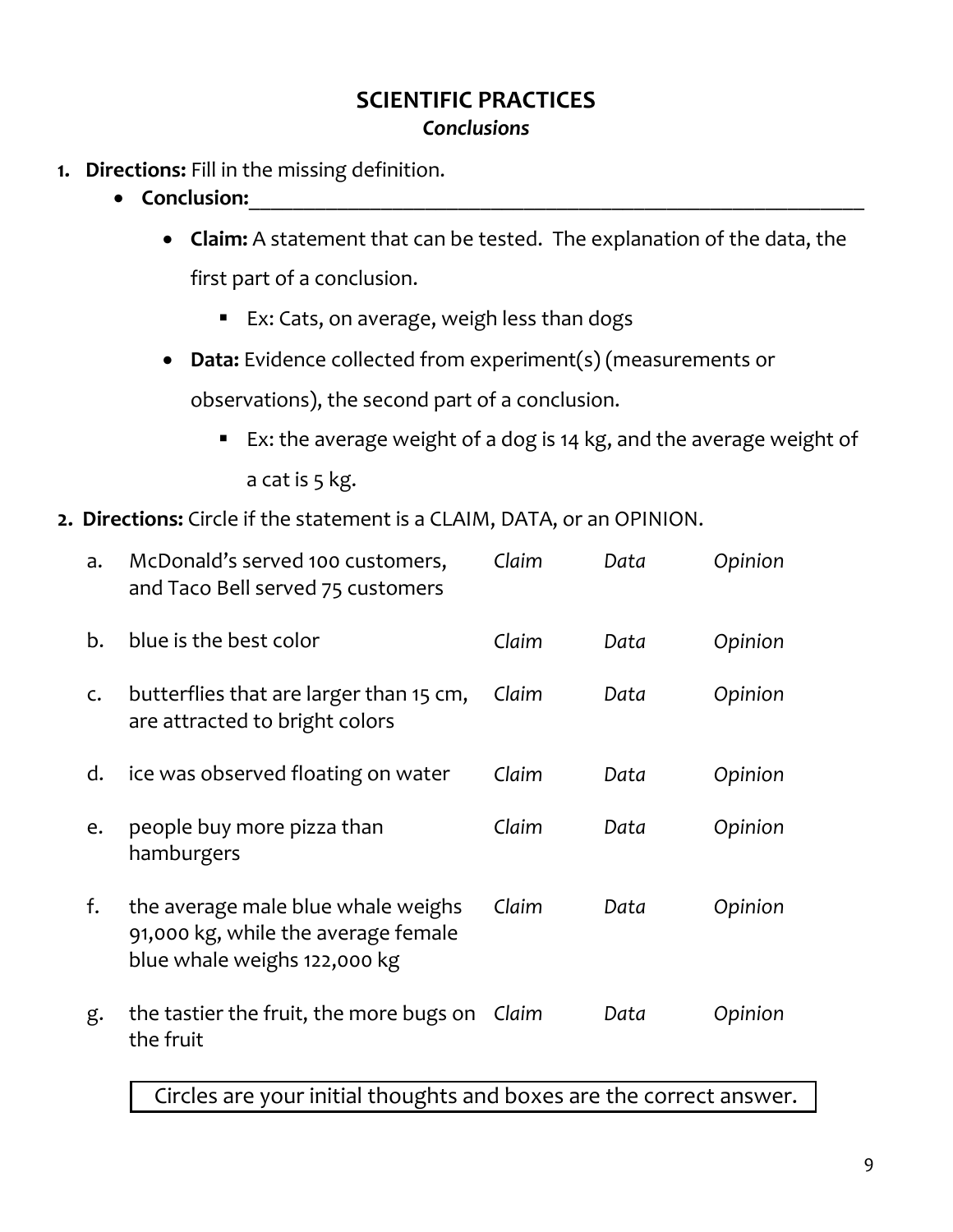**3. Directions:** Draw a line connecting claims with the correct data. If there is no data that supports the claim, do not draw a line.

| Claim                    | <b>because</b> | Data                   |
|--------------------------|----------------|------------------------|
| 1. People read more from |                | a. Sony TVs give off   |
| electronic devices than  |                | 20 lumens of light and |
| books                    |                | Samsung TVs give off   |
|                          |                | 10 lumens of light.    |

2. Sony TVs are brighter than Samsung TVs

3. The color purple is made from blue and red

4. Wind turbines produce less energy than solar panels in California

- b. when blue and red paint were mixed, the paint was observed to turn purple.
- c. wind turbines produce 6,000 MW of energy, and solar panels produce 5,000 MW of energy in California.
- d. the speed of light is measured to be 3×10 $^8 \frac{m}{s}$ .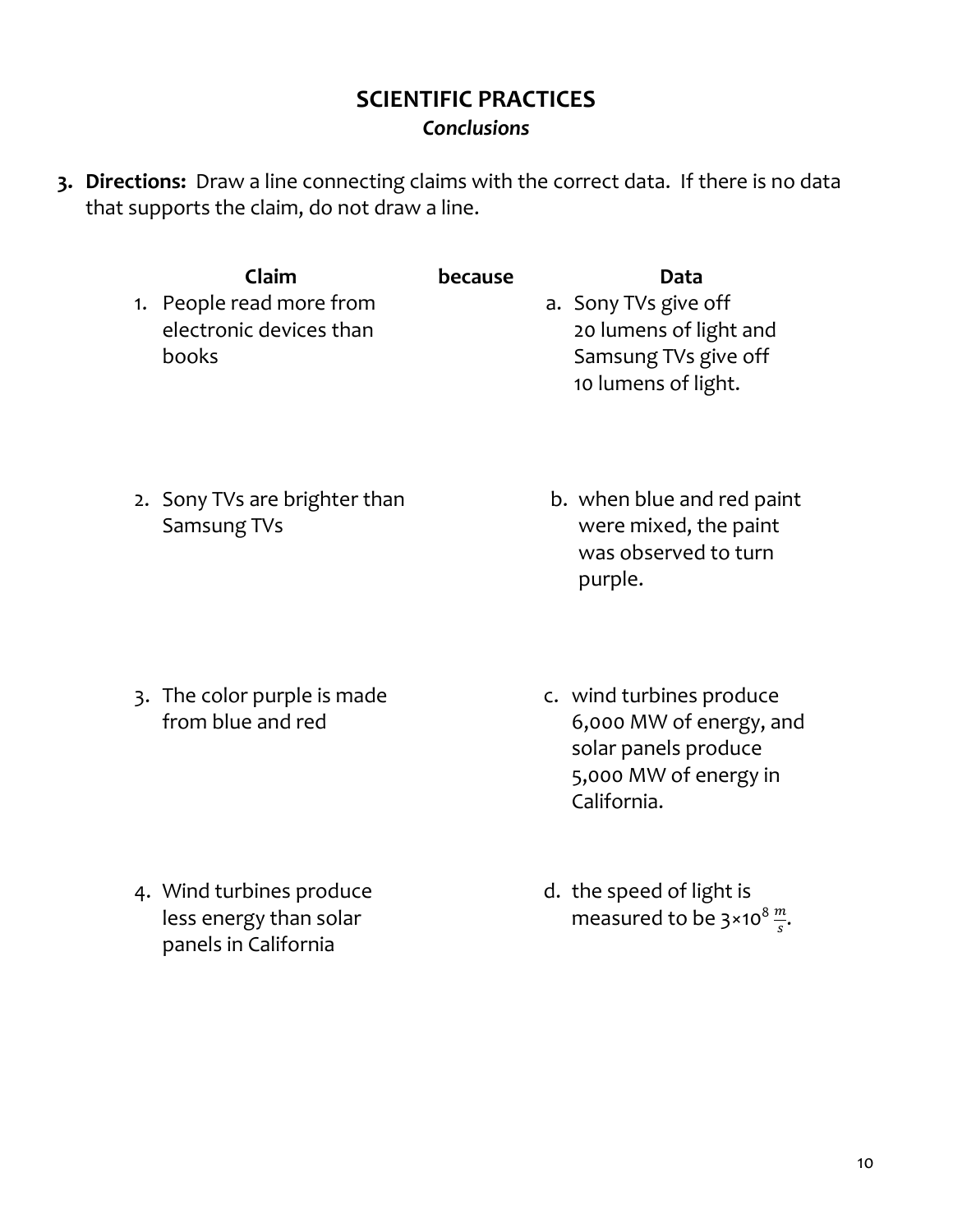|               | <b>Variables</b>    | <b>Trial A</b>        | <b>Trial B</b>        |
|---------------|---------------------|-----------------------|-----------------------|
| Time:         |                     | $5 \text{ min}$       |                       |
|               | Liquid Type:        | Water                 |                       |
|               | Liquid Amount:      | 2 ml                  |                       |
|               | Paper Type:         | Original              |                       |
| Pen Color:    |                     | <b>Black</b>          |                       |
| Pen Type:     |                     | Mr. Sketch<br>Crayola |                       |
|               | Initial Dot Height: | 2 cm                  |                       |
|               | Data                | <b>Trial A</b>        | <b>Trial B</b>        |
| Measurements: | Smear Height:       | 3 <sub>cm</sub>       | 2 <sub>cm</sub>       |
|               | Liquid Height:      | 5 <sub>cm</sub>       | 4 cm                  |
| Observations: | Other:              | Green<br>Blue<br>Red  | Yellow<br>Blue<br>Red |

4. **Directions:** *Step 1:* Identify the following statements as either CLAIM or DATA and write a C or D on the line. *Step 2:* Look at the results table and circle if the statement is a correct claim, correct data, or incorrect. Statements are INCORRECT if the statement does not agree with the data table or has not been tested.

|                |                                                                                                  | <u>Step 1:</u><br>Statement<br>Type: C or D | <u>Step 2:</u><br>Based on the table, is the statement a<br>correct claim, correct data, or Incorrect? |                 |           |
|----------------|--------------------------------------------------------------------------------------------------|---------------------------------------------|--------------------------------------------------------------------------------------------------------|-----------------|-----------|
| a.             | the paper type affects the height<br>the liquid travels up the paper                             |                                             | Correct<br>Claim                                                                                       | Correct<br>Data | Incorrect |
| b.             | black pen types are made up of<br>different dye colors                                           |                                             | Correct<br>Claim                                                                                       | Correct<br>Data | Incorrect |
| $\mathsf{C}$ . | when a black dot sits in water for<br>5 min, different pen types give<br>different smear heights |                                             | Correct<br>Claim                                                                                       | Correct<br>Data | Incorrect |
| d.             | the black Crayola was observed to<br>contain green dye                                           |                                             | Correct<br>Claim                                                                                       | Correct<br>Data | Incorrect |
|                | What data can be used to support claim b above?                                                  |                                             |                                                                                                        |                 |           |

\_\_\_\_\_\_\_\_\_\_\_\_\_\_\_\_\_\_\_\_\_\_\_\_\_\_\_\_\_\_\_\_\_\_\_\_\_\_\_\_\_\_\_\_\_\_\_\_\_\_\_\_\_\_\_\_\_\_\_\_\_\_\_\_\_\_\_\_\_\_\_\_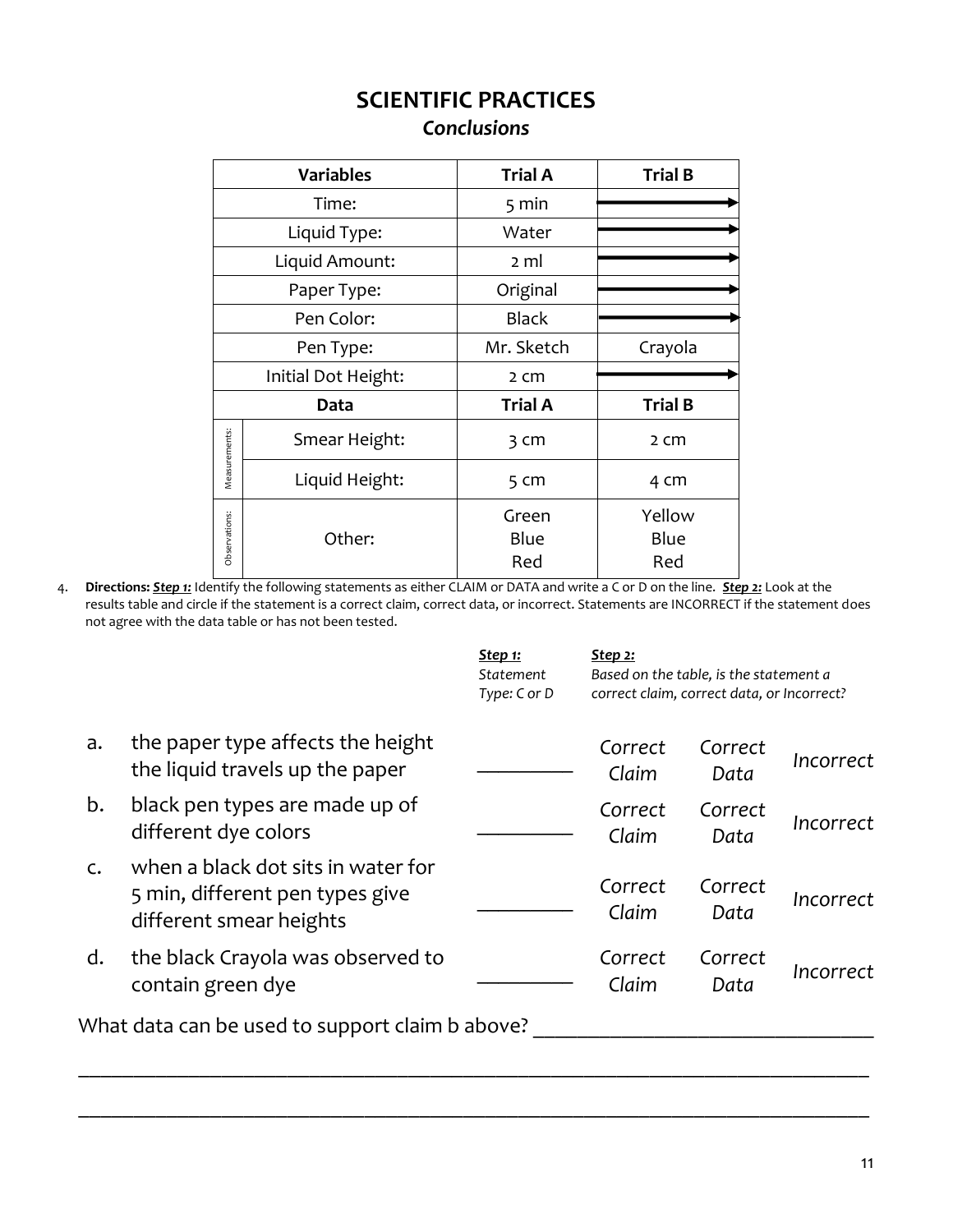|    |                  |               |                                      | <b>SCIENTIFIC PRACTICES</b><br><b>Conclusions</b> |                                                                                                        |                              |
|----|------------------|---------------|--------------------------------------|---------------------------------------------------|--------------------------------------------------------------------------------------------------------|------------------------------|
|    |                  |               | <b>Variables</b>                     | <b>Trial A</b>                                    | <b>Trial B</b>                                                                                         |                              |
|    |                  |               | Time:                                | $5 \text{ min}$                                   | 4 min                                                                                                  |                              |
|    |                  |               | Liquid Type:                         | Water                                             | Soap                                                                                                   |                              |
|    |                  |               | Liquid Amount:                       | 2 ml                                              |                                                                                                        |                              |
|    |                  |               | Paper Type:                          | Original                                          |                                                                                                        |                              |
|    |                  |               | Pen Color:                           | <b>Black</b>                                      | Red                                                                                                    |                              |
|    |                  |               | Pen Type:                            | Mr. Sketch                                        |                                                                                                        |                              |
|    |                  |               | Initial Dot Height:                  | 2 <sub>cm</sub>                                   |                                                                                                        |                              |
|    |                  |               | Data                                 | <b>Trial A</b>                                    | <b>Trial B</b>                                                                                         |                              |
|    |                  | Measurements: | Smear Height:                        | $3 \, \text{cm}$                                  | $1.5$ Cm                                                                                               |                              |
|    |                  |               | Liquid Height:                       | 5 <sub>cm</sub>                                   | 3.5 cm                                                                                                 |                              |
|    |                  | Observations: | Other:                               | Green<br>Blue<br>Red                              | Red<br>Orange                                                                                          |                              |
| 5. |                  |               |                                      | Step 1:<br>Statement<br>Type: C or D              | <b>Step 2:</b><br>Based on the table, is the statement a<br>correct claim, correct data, or Incorrect? |                              |
| a. | the smear height |               | the stronger the pen odor the larger |                                                   | Correct<br>Claim                                                                                       | Correct<br>Incorrect<br>Data |

*\_\_\_\_\_\_\_\_\_*

*Correct Claim*

*Claim*

*Correct Claim*

*Correct Data*

*Correct Data*

*Correct Data*

*Incorrect*

*Incorrect*

*Incorrect*

| b. the black pen had a smear height of |
|----------------------------------------|
| 3 cm, and the red pen had a smear      |
| height of 1.5 cm                       |

- c. black and red pens are made from green dye *\_\_\_\_\_\_\_\_\_ Correct*
- d. the thicker the liquid, the shorter the smear height *\_\_\_\_\_\_\_\_\_*

If no claim can be made from the data state why not. \_\_\_\_\_\_\_\_\_\_\_\_\_\_\_\_\_\_\_\_\_\_\_\_\_\_\_\_

If no claim can be made from the results, can you make a conclusion?

 $YES$   $NO$ 

\_\_\_\_\_\_\_\_\_\_\_\_\_\_\_\_\_\_\_\_\_\_\_\_\_\_\_\_\_\_\_\_\_\_\_\_\_\_\_\_\_\_\_\_\_\_\_\_\_\_\_\_\_\_\_\_\_\_\_\_\_\_\_\_\_\_\_\_\_\_\_\_

\_\_\_\_\_\_\_\_\_\_\_\_\_\_\_\_\_\_\_\_\_\_\_\_\_\_\_\_\_\_\_\_\_\_\_\_\_\_\_\_\_\_\_\_\_\_\_\_\_\_\_\_\_\_\_\_\_\_\_\_\_\_\_\_\_\_\_\_\_\_\_\_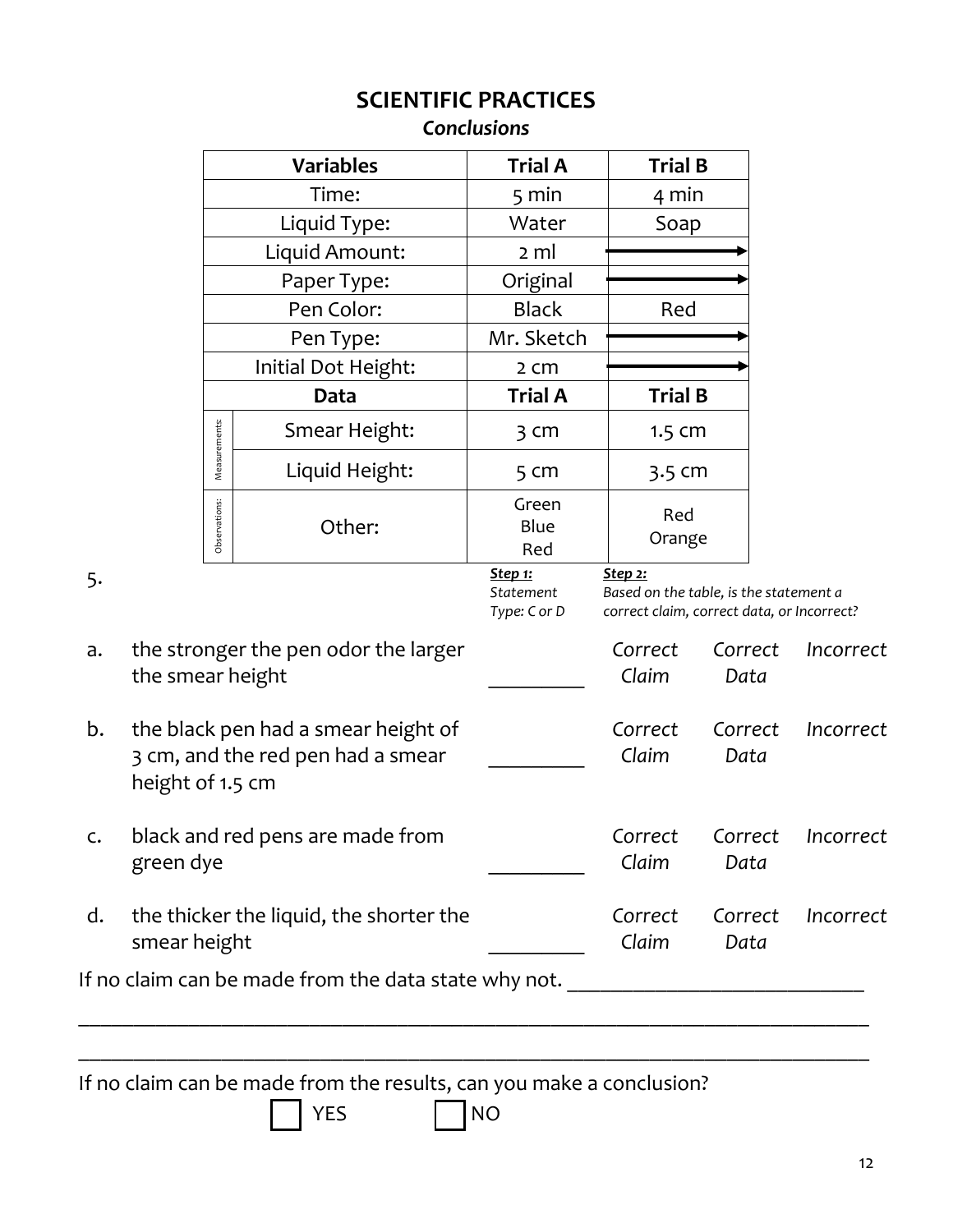**6. Directions:** Decide if a claim/conclusion can be made for each of the following results tables and graph.

| D<br>п |  |  |  |  |  |
|--------|--|--|--|--|--|
|--------|--|--|--|--|--|

| <b>Variables</b>  | <b>Trial A</b>  | <b>Trial B</b> |
|-------------------|-----------------|----------------|
| Time:             | 3 min           | 2 min          |
| Pen Type:         | Crayola         | Mr. Sketch     |
| Pen Color:        | <b>Black</b>    |                |
| Paper Type:       | Original        |                |
| Liquid:           | Water           |                |
| Liquid<br>Amount: | $2 \mathrm{ml}$ | 4 ml           |
| Data              | <b>Trial A</b>  | <b>Trial B</b> |
| Smear<br>Height:  | 3 cm            | 4 cm           |

Can this scientist make a claim/conclusion? \_\_\_\_\_\_ Can this scientist make a claim/conclusion? \_\_\_\_\_

| <b>Variables</b>  | <b>Trial A</b>  | <b>Trial B</b> |
|-------------------|-----------------|----------------|
| Time:             | $5 \text{ min}$ |                |
| Pen Type:         | Rose Art        | Expo           |
| Pen Color:        | <b>Black</b>    |                |
| Paper Type:       | Original        |                |
| Liquid:           | Soap            |                |
| Liquid<br>Amount: | 2 <sub>m</sub>  |                |
| Data              | <b>Trial A</b>  | <b>Trial B</b> |
| Smear<br>Height:  | 3 cm            | 3 cm           |

Table B

| <b>Variables</b>  | <b>Trial A</b>  | <b>Trial B</b> |
|-------------------|-----------------|----------------|
| Time:             | 5 min           |                |
| Pen Type:         | Mr. Sketch      |                |
| Pen Color:        | Blue            |                |
| Paper Type:       | Newspaper       | Original       |
| Liquid:           | Vinegar         |                |
| Liquid<br>Amount: | $5 \mathrm{ml}$ |                |
| Data              | <b>Trial A</b>  | <b>Trial B</b> |
| Smear<br>Height:  | 3.5 cm          | 4 cm           |

Table C Graph D



Can this scientist make a claim/conclusion? \_\_\_\_\_\_ Can this scientist make a claim/conclusion? \_\_\_\_\_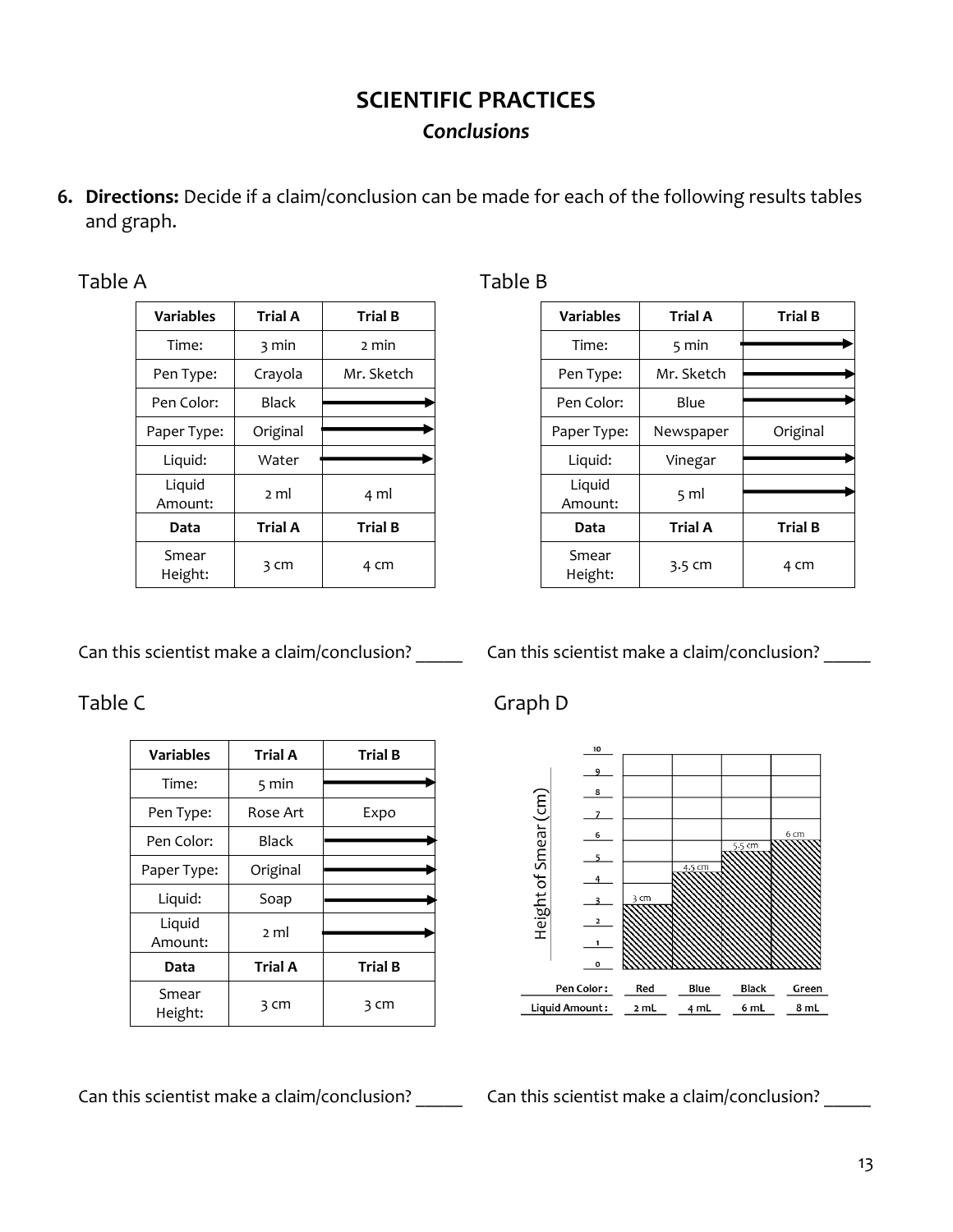# Making a Conclusion from Your Data

| Can you make a conclusion from your data?<br><b>YES</b><br><b>NO</b><br><b>IF NO</b><br>Why?<br><b>IF YES</b><br><b>CONCLUSION</b><br>We can conclude<br>claim | How many changing variables did you have in your experiment? |  |  |  |  |
|----------------------------------------------------------------------------------------------------------------------------------------------------------------|--------------------------------------------------------------|--|--|--|--|
|                                                                                                                                                                |                                                              |  |  |  |  |
|                                                                                                                                                                |                                                              |  |  |  |  |
|                                                                                                                                                                |                                                              |  |  |  |  |
|                                                                                                                                                                |                                                              |  |  |  |  |
|                                                                                                                                                                |                                                              |  |  |  |  |
|                                                                                                                                                                |                                                              |  |  |  |  |
|                                                                                                                                                                |                                                              |  |  |  |  |
|                                                                                                                                                                |                                                              |  |  |  |  |
|                                                                                                                                                                |                                                              |  |  |  |  |

| because | data (measurement/observation) |  |
|---------|--------------------------------|--|
|         |                                |  |
|         |                                |  |

<u> 1980 - Johann Barbara, martxa amerikan bashkar (</u>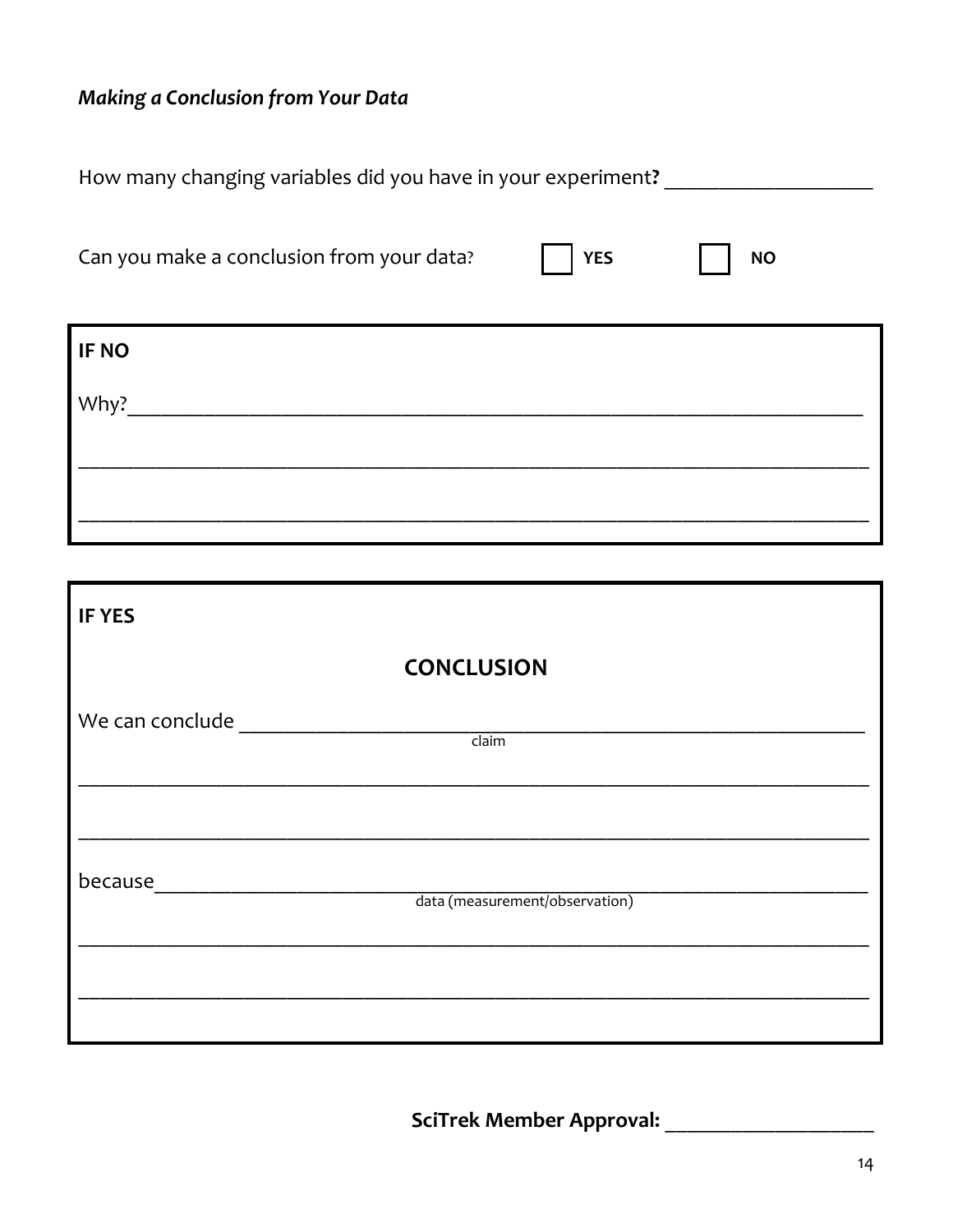*Changing Variable(s) (Independent Variable(s))*

For your second experiment, decide which variable(s) (max three) that you would like to test.

Changing Variable 1: \_\_\_\_\_\_\_\_\_\_\_\_\_\_\_\_\_\_\_\_\_\_

Changing Variable 2 (optional): \_\_\_\_\_\_\_\_\_\_\_\_\_\_\_\_\_\_\_\_\_\_

Changing Variable 3 (optional): \_\_\_\_\_\_\_\_\_\_\_\_\_\_\_\_\_\_\_\_\_\_

# **QUESTION**

Question our subgroup will investigate:

| $\bullet$ If we change the |                                                              |  |
|----------------------------|--------------------------------------------------------------|--|
|                            | insert each changing variable (independent variable)         |  |
| what will happen to the    |                                                              |  |
|                            | insert what you are measuring/observing (dependent variable) |  |
|                            |                                                              |  |

**SciTrek Member Approval:** \_\_\_\_\_\_\_\_\_\_\_\_\_\_\_\_\_\_\_\_

Get a materials page from your SciTrek volunteer and fill it out before moving onto the experimental set-up.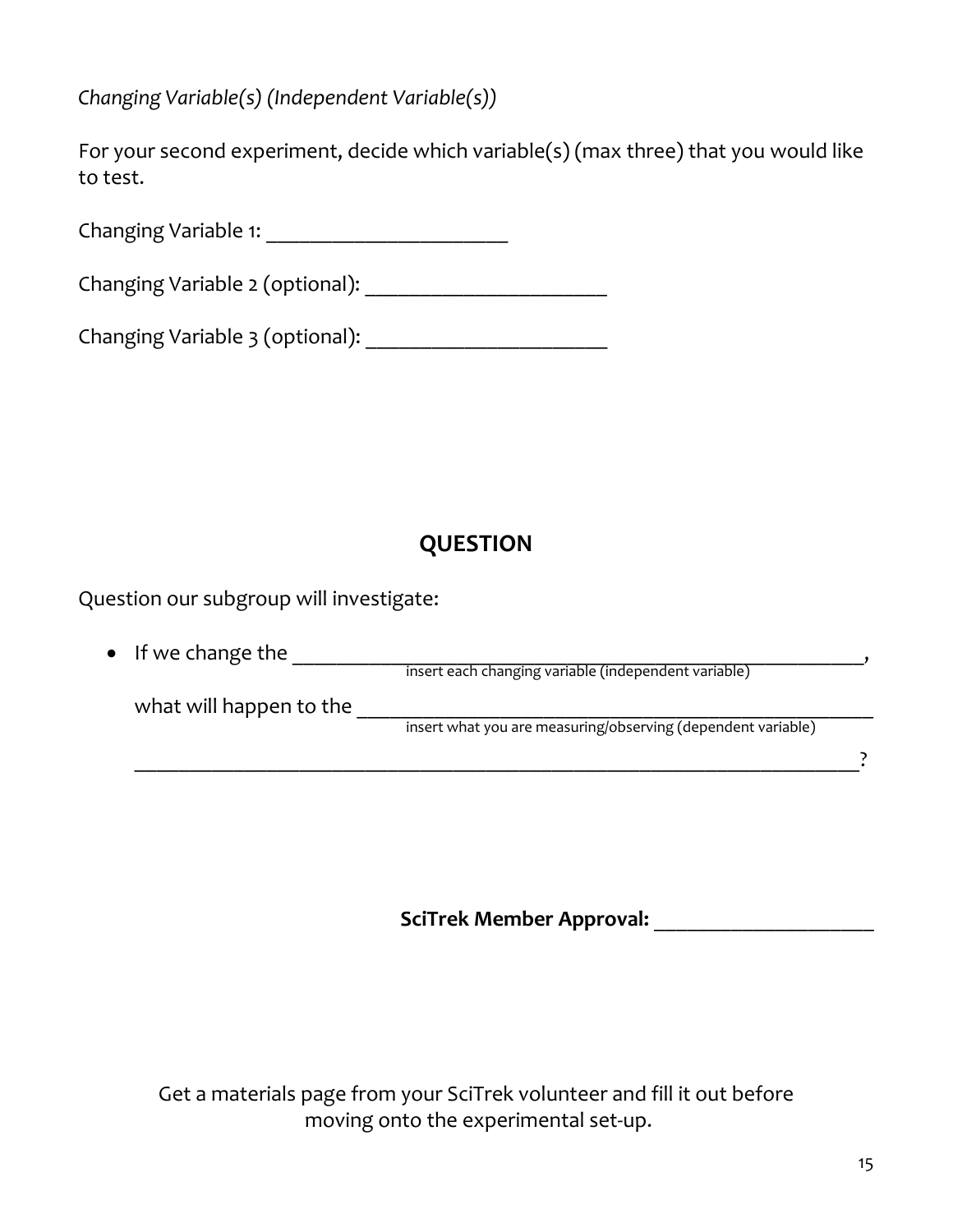## **EXPERIMENTAL SET-UP**

Write your changing variable(s) (Ex: pen color) and the values (Ex: blue) you will use for your trials under each strip of paper.



#### **Controls** (variables you will hold constant)**:**

Write the controls and the values you will use in all your trials (control/value, Ex: container/test tube).

| Test Tube<br>Container |  |
|------------------------|--|
|                        |  |
|                        |  |
|                        |  |

**SciTrek Member Approval:** \_\_\_\_\_\_\_\_\_\_\_\_\_\_\_\_\_\_\_\_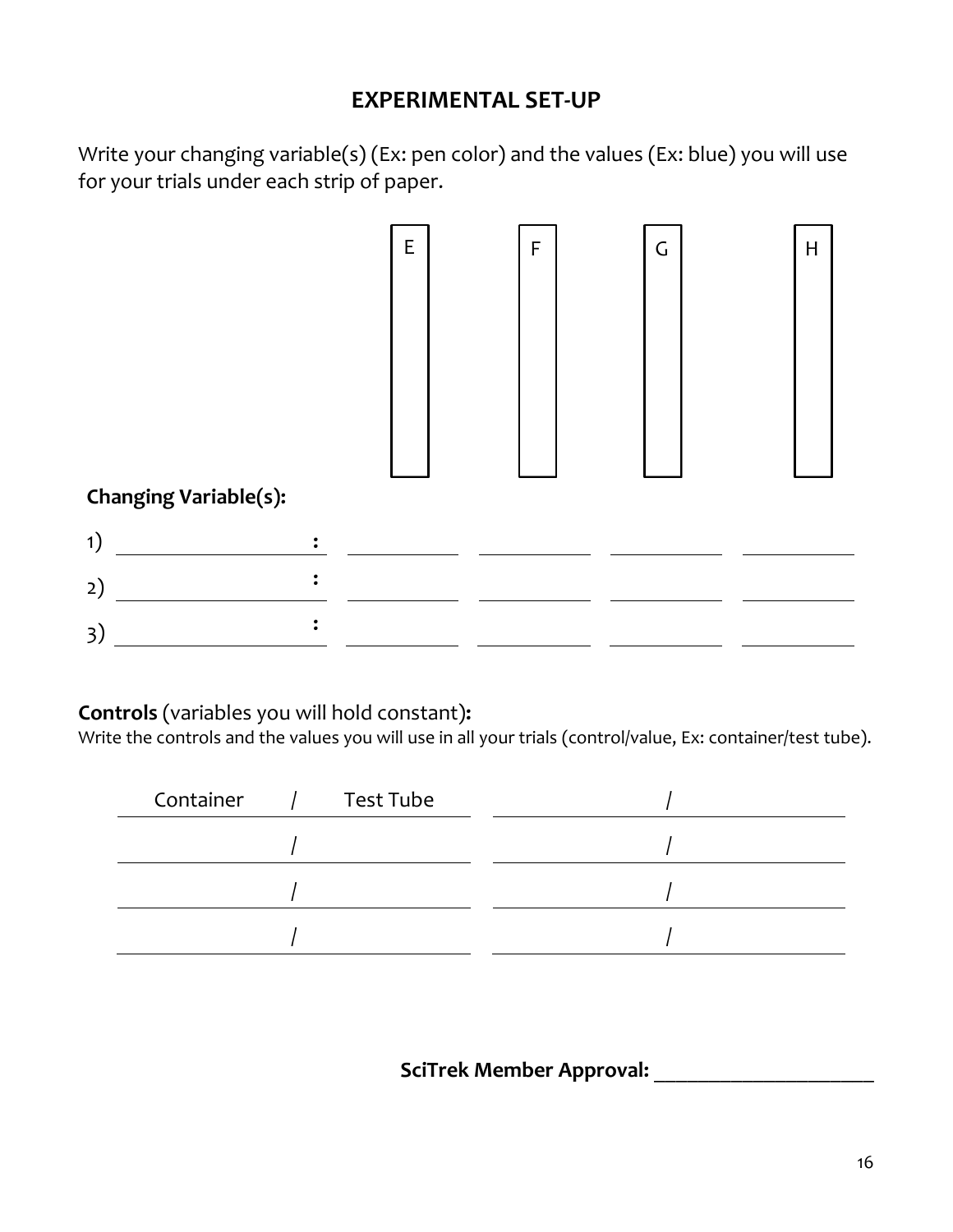## **PROCEDURE**

#### **Procedure Note:**

Make sure to include all values of your changing variable(s) in the procedure (Ex: For a subgroup that decided to change pen color, one step would be: Put colored dot with Mr. Sketch pens E) red, F) blue, G) green, and H) yellow on original paper at 2 cm.).

|    | SciTrek Member Approval:                                                                                             |
|----|----------------------------------------------------------------------------------------------------------------------|
|    |                                                                                                                      |
|    |                                                                                                                      |
| 6. |                                                                                                                      |
|    |                                                                                                                      |
|    | $5.$ $\overline{\phantom{a}}$                                                                                        |
|    |                                                                                                                      |
|    |                                                                                                                      |
|    |                                                                                                                      |
|    |                                                                                                                      |
|    |                                                                                                                      |
|    |                                                                                                                      |
|    |                                                                                                                      |
|    | 2. $\qquad \qquad$                                                                                                   |
|    |                                                                                                                      |
|    | <u> 1999 - Jan James James James James James James James James James James James James James James James James J</u> |
| 1. |                                                                                                                      |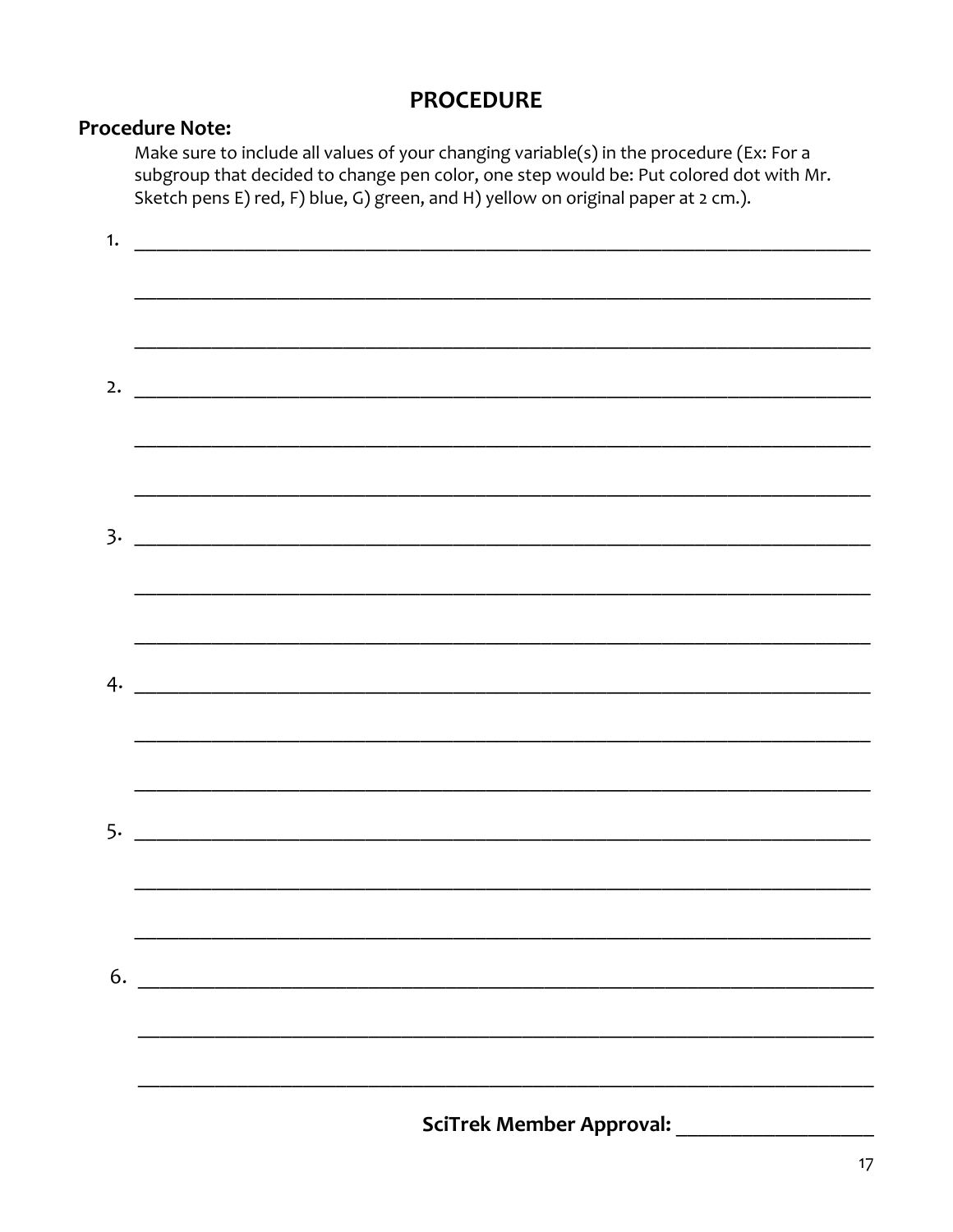*Question: If we change the \_\_\_\_\_\_\_\_\_\_\_\_\_\_\_\_\_\_\_\_\_\_\_\_\_\_\_\_\_\_\_\_\_\_\_\_\_ what will happen* 

*to the liquid height?* 

| <b>Variables</b>    |                | <b>Trial A</b>   | <b>Trial B</b> | <b>Trail C</b> | <b>Trial D</b> |
|---------------------|----------------|------------------|----------------|----------------|----------------|
| Container:          |                | <b>Test Tube</b> |                |                |                |
|                     | Time:          | $5 \text{ min}$  |                |                |                |
|                     | Liquid Type:   | Water            |                |                |                |
|                     | Liquid Amount: | 2 ml             |                |                |                |
|                     | Paper Type:    | Original         |                |                |                |
|                     | Pen Color:     | <b>Black</b>     |                |                |                |
|                     | Pen Type:      | Mr. Sketch       |                |                |                |
| Initial Dot Height: |                | 2 <sub>cm</sub>  |                |                |                |
| Paper Height:       |                | 5 <sub>cm</sub>  | 10 Cm          | 15 cm          | 20 Cm          |
|                     | Data           | <b>Trial A</b>   | <b>Trial B</b> | <b>Trial C</b> | <b>Trial D</b> |
| Measurements:       | Smear Height:  | $3 \, \text{cm}$ | 8 cm           | 9 cm           | 9 cm           |
|                     | Liquid Height: | 5 <sub>cm</sub>  | 10 Cm          | 11 Cm          | 11 Cm          |
|                     |                | blue             | blue           | blue           | blue           |
| Observation:        | Other:         | orange           | orange         | orange         | orange         |
|                     |                | red              | red            | red            | red            |

*Write a conclusion from the results above:*

We can conclude \_\_\_\_\_\_\_\_\_\_\_\_\_\_\_\_\_\_\_\_\_\_\_\_\_\_\_\_\_\_\_\_\_\_\_\_\_\_\_\_\_\_\_\_\_\_\_\_\_\_\_\_\_\_\_\_\_

claim

 $\_$  , and the contribution of the contribution of  $\mathcal{L}_1$  , and  $\mathcal{L}_2$  , and  $\mathcal{L}_3$  , and  $\mathcal{L}_4$  , and  $\mathcal{L}_5$  , and  $\mathcal{L}_6$  , and  $\mathcal{L}_7$  , and  $\mathcal{L}_8$  , and  $\mathcal{L}_7$  , and  $\mathcal{L}_8$  , and  $\mathcal{L}_9$  ,

because\_\_\_\_\_\_\_\_\_\_\_\_\_\_\_\_\_\_\_\_\_\_\_\_\_\_\_\_\_\_\_\_\_\_\_\_\_\_\_\_\_\_\_\_\_\_\_\_\_\_\_\_\_\_\_\_\_\_\_\_\_\_\_\_\_

data

\_\_\_\_\_\_\_\_\_\_\_\_\_\_\_\_\_\_\_\_\_\_\_\_\_\_\_\_\_\_\_\_\_\_\_\_\_\_\_\_\_\_\_\_\_\_\_\_\_\_\_\_\_\_\_\_\_\_\_\_\_\_\_\_\_\_\_\_\_\_\_\_

\_\_\_\_\_\_\_\_\_\_\_\_\_\_\_\_\_\_\_\_\_\_\_\_\_\_\_\_\_\_\_\_\_\_\_\_\_\_\_\_\_\_\_\_\_\_\_\_\_\_\_\_\_\_\_\_\_\_\_\_\_\_\_\_\_\_\_\_\_\_\_\_

\_\_\_\_\_\_\_\_\_\_\_\_\_\_\_\_\_\_\_\_\_\_\_\_\_\_\_\_\_\_\_\_\_\_\_\_\_\_\_\_\_\_\_\_\_\_\_\_\_\_\_\_\_\_\_\_\_\_\_\_\_\_\_\_\_\_\_\_\_\_\_\_

\_\_\_\_\_\_\_\_\_\_\_\_\_\_\_\_\_\_\_\_\_\_\_\_\_\_\_\_\_\_\_\_\_\_\_\_\_\_\_\_\_\_\_\_\_\_\_\_\_\_\_\_\_\_\_\_\_\_\_\_\_\_\_\_\_\_\_\_\_\_\_\_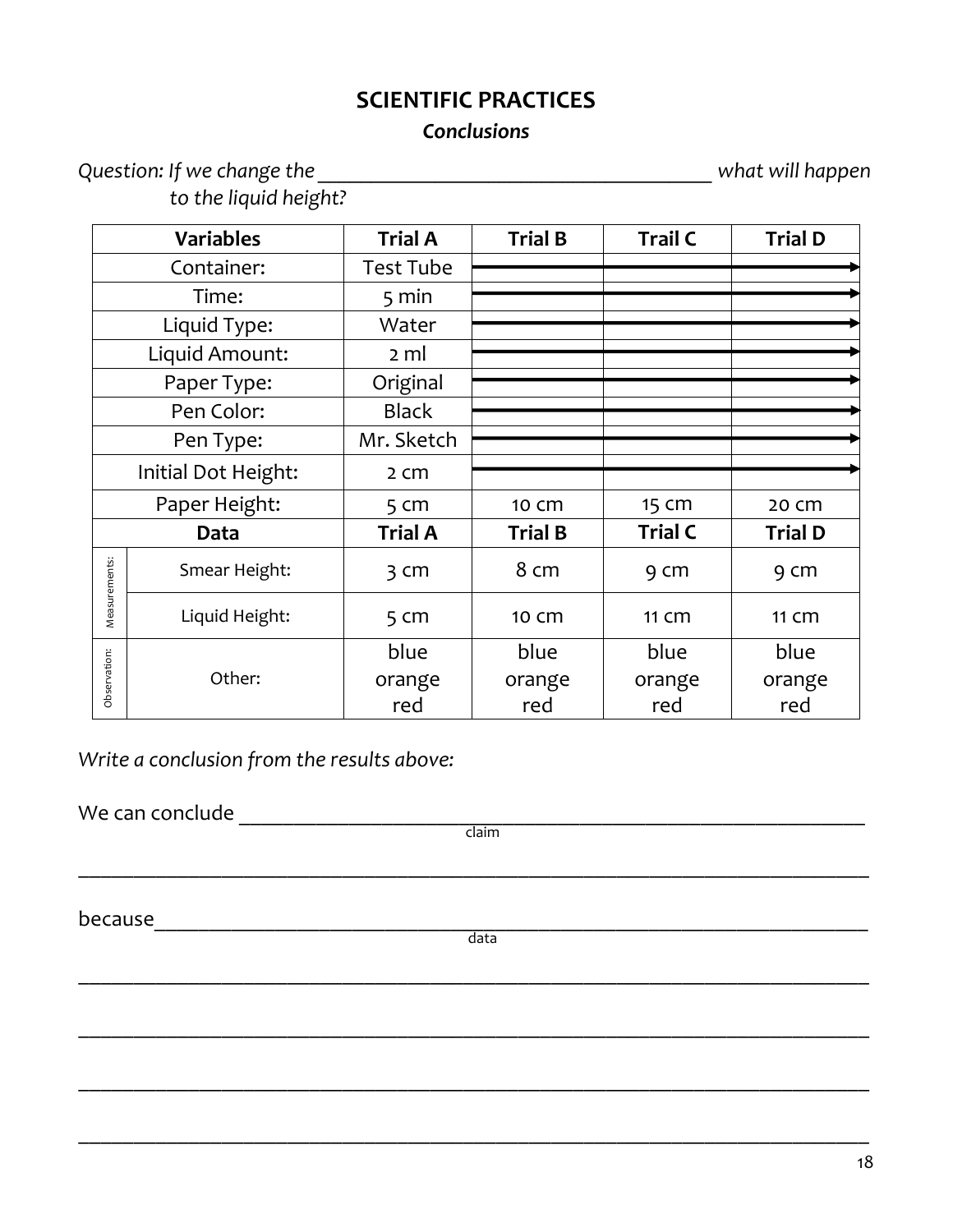## **RESULTS**

### *Table*

Fill out the table for each of your trials. For the variables that remain constant, write the value in *Trial E*. Then, draw an arrow through each box indicating the variable is a control.

|                     | <b>Variables</b>                                                                                                            | <b>Trial E</b>   | <b>Trial F</b> | <b>Trial G</b> | <b>Trial H</b> |
|---------------------|-----------------------------------------------------------------------------------------------------------------------------|------------------|----------------|----------------|----------------|
|                     | Container:                                                                                                                  | <b>Test Tube</b> |                |                |                |
|                     | Time:                                                                                                                       |                  |                |                |                |
|                     | Liquid Type:                                                                                                                |                  |                |                |                |
|                     | Liquid Amount:                                                                                                              |                  |                |                |                |
|                     | Paper Type:                                                                                                                 |                  |                |                |                |
|                     | Pen Color:                                                                                                                  |                  |                |                |                |
|                     | Pen Type:                                                                                                                   |                  |                |                |                |
|                     | Initial Dot Height:                                                                                                         |                  |                |                |                |
|                     | <b>Other Variable</b>                                                                                                       |                  |                |                |                |
|                     | <b>Predictions</b>                                                                                                          | <b>Trial E</b>   | <b>Trial F</b> | <b>Trial G</b> | <b>Trial H</b> |
|                     | Put a "S" in the trial that will<br>give the shortest smear and<br>an "T" in the trial that will<br>give the tallest smear. |                  |                |                |                |
|                     | Data                                                                                                                        | <b>Trial E</b>   | <b>Trial F</b> | <b>Trial G</b> | <b>Trial H</b> |
| $\ddot{\mathrm{s}}$ | Smear Height:                                                                                                               |                  |                |                |                |
| Measuremen          | Liquid Height:                                                                                                              |                  |                |                |                |
| Observations:       | Other:                                                                                                                      |                  |                |                |                |

The independent variable(s) is(are) the changing variable(s) and the dependent variables are the final measurements/observations.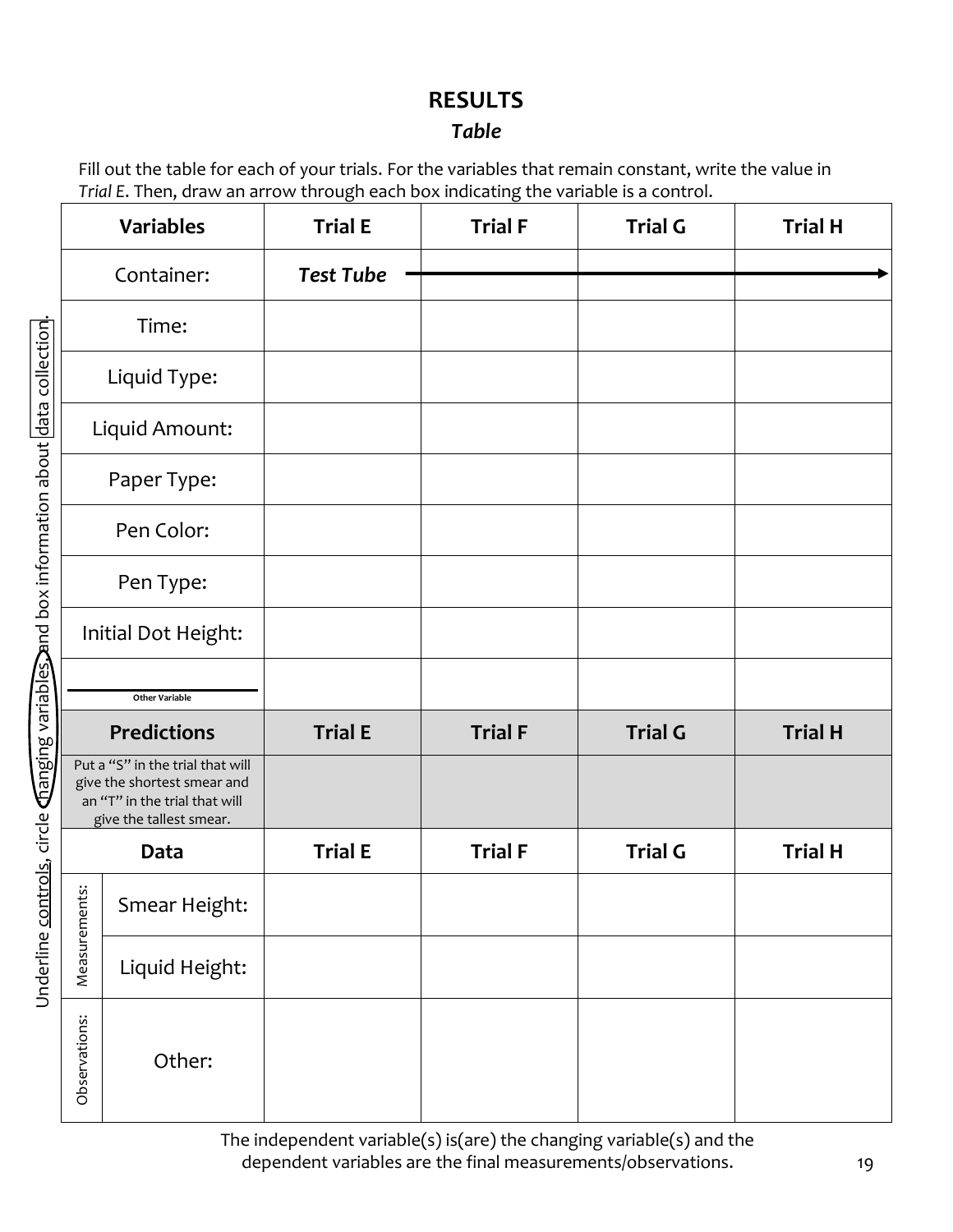## **RESULTS**

### *Graph*

#### **Set up your graph.** (Check off the steps as you complete them.)

 $\Box$  Label the y-axis (vertical) with what you measured, including units (Ex: Smear Height (cm)).

- ☐ Determine an appropriate scale which will allow you to graph all of your data points and write the numbers on the given lines.
- ☐ Label the x-axis (horizontal) with your changing variable(s) #1, #2, and #3 (Ex*:* Liquid Type). Changing variable #2 and #3 will only be filled in if you have 2 or 3 changing variables.
- $\Box$  On your results table, label your measurements from 1 to 4, with 1 being the trial with the smallest measurement, and 4 being the trial with the largest measurement.

#### **Plot your data in increasing order.**

☐ Write the changing variable value(s) (Ex*:* Soap) for the trial that you labeled 1 under the first column.

☐ Graph your data for that trial and write the measurement above the bar.

 $\Box$  Repeat the process for the other trials.



Changing Variable #3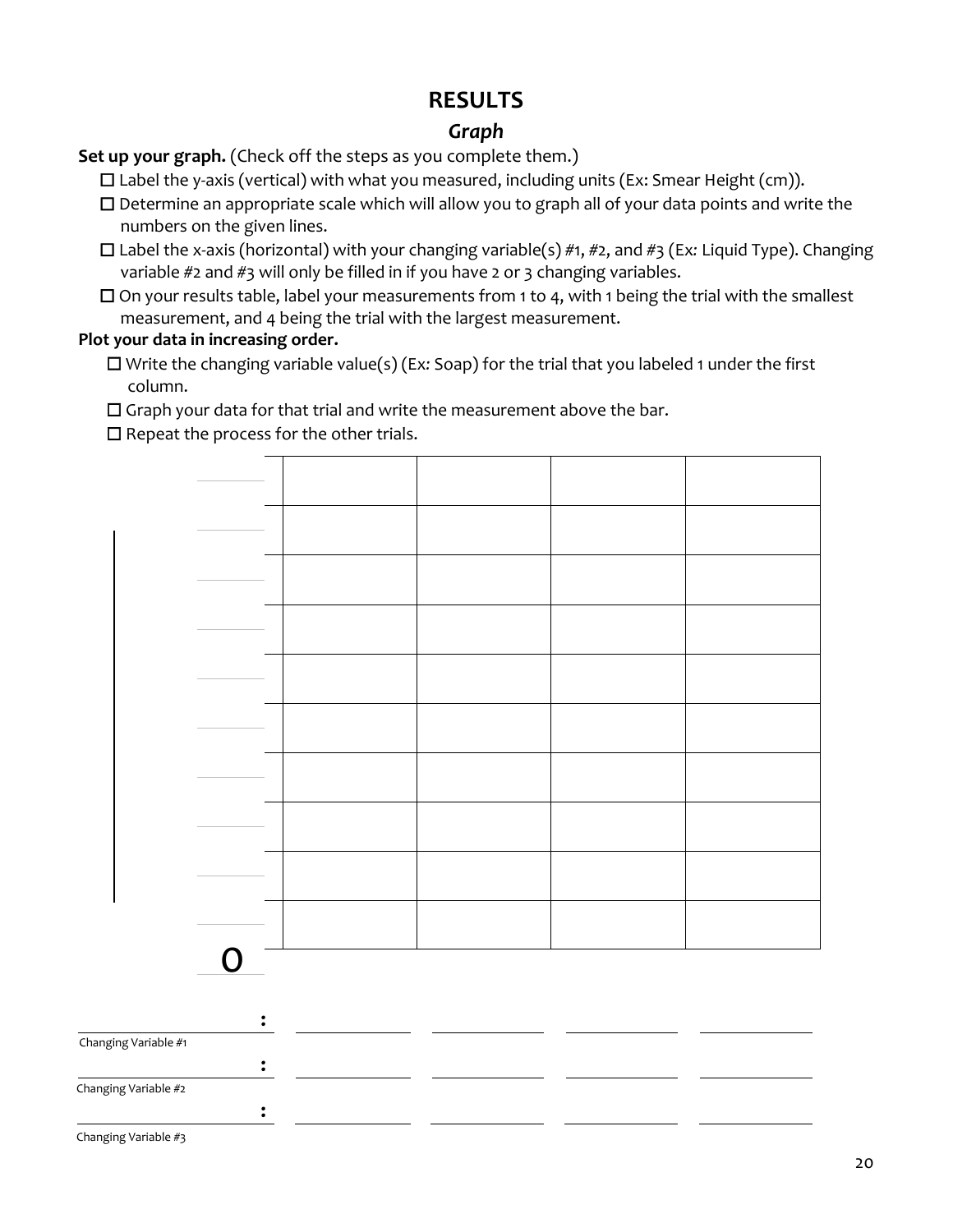## **CONCLUSION**

| Generate a<br>claim about<br>how your<br>changing<br>variable<br>affected your<br>results. (Ex: the<br>shorter the<br>paper the<br>shorter the<br>smear height.) | We can conclude<br>claim                           |
|------------------------------------------------------------------------------------------------------------------------------------------------------------------|----------------------------------------------------|
| What data do<br>you have to<br>support your<br>claim?<br>(Remember to<br>include your<br>measurements<br>and/or<br>observations,<br>not trail<br>letters.)       | because <u>______________</u><br>$\overline{data}$ |

Can you test the first part (claim) of the conclusion?

 $\Box$  YES  $\Box$  NO (If you checked this box go back and revise your claim so that it can be.)

The second part of the conclusion is data because it contains a  $\blacksquare$ 

 $\_$  ,  $\_$  ,  $\_$  ,  $\_$  ,  $\_$  ,  $\_$  ,  $\_$  ,  $\_$  ,  $\_$  ,  $\_$  ,  $\_$  ,  $\_$  ,  $\_$  ,  $\_$  ,  $\_$  ,  $\_$  ,  $\_$  ,  $\_$  ,  $\_$  ,  $\_$  ,  $\_$  ,  $\_$  ,  $\_$  ,  $\_$  ,  $\_$  ,  $\_$  ,  $\_$  ,  $\_$  ,  $\_$  ,  $\_$  ,  $\_$  ,  $\_$  ,  $\_$  ,  $\_$  ,  $\_$  ,  $\_$  ,  $\_$  ,

\_\_\_\_\_\_\_\_\_\_\_\_\_\_\_\_\_\_\_\_\_\_\_\_\_\_\_\_\_\_\_\_\_\_\_\_\_\_\_\_\_\_\_\_\_\_\_\_\_\_\_\_\_\_\_\_\_\_\_\_\_\_\_\_\_\_\_\_\_\_\_\_

I acted like a scientist when\_\_\_\_\_\_\_\_\_\_\_\_\_\_\_\_\_\_\_\_\_\_\_\_\_\_\_\_\_\_\_\_\_\_\_\_\_\_\_\_\_\_\_\_\_\_\_\_\_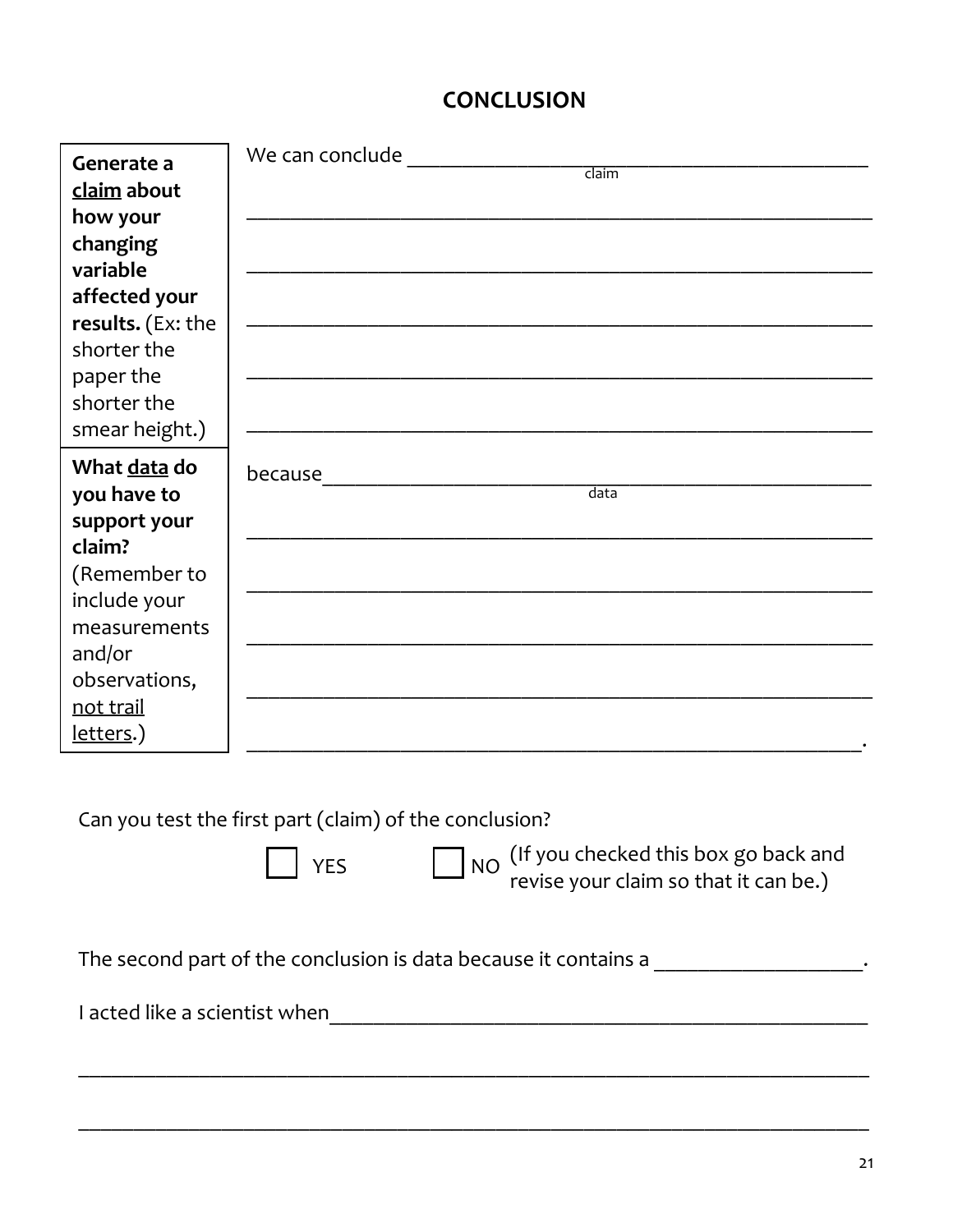# **NOTES ON PRESENTATIONS**

What variables affect smears?

| Changing Variable:                                                                                                                                                                                                             |  |  |  |  |  |
|--------------------------------------------------------------------------------------------------------------------------------------------------------------------------------------------------------------------------------|--|--|--|--|--|
| Smear Height (cm):                                                                                                                                                                                                             |  |  |  |  |  |
|                                                                                                                                                                                                                                |  |  |  |  |  |
|                                                                                                                                                                                                                                |  |  |  |  |  |
|                                                                                                                                                                                                                                |  |  |  |  |  |
| Changing Variable:                                                                                                                                                                                                             |  |  |  |  |  |
| Smear Height (cm):                                                                                                                                                                                                             |  |  |  |  |  |
| Summary: The contract of the contract of the contract of the contract of the contract of the contract of the contract of the contract of the contract of the contract of the contract of the contract of the contract of the c |  |  |  |  |  |
|                                                                                                                                                                                                                                |  |  |  |  |  |
|                                                                                                                                                                                                                                |  |  |  |  |  |
| Changing Variable:                                                                                                                                                                                                             |  |  |  |  |  |
| Smear Height (cm):                                                                                                                                                                                                             |  |  |  |  |  |
| Summary:                                                                                                                                                                                                                       |  |  |  |  |  |
|                                                                                                                                                                                                                                |  |  |  |  |  |
|                                                                                                                                                                                                                                |  |  |  |  |  |
| Changing Variable:                                                                                                                                                                                                             |  |  |  |  |  |
| Smear Height (cm):                                                                                                                                                                                                             |  |  |  |  |  |
| Summary:                                                                                                                                                                                                                       |  |  |  |  |  |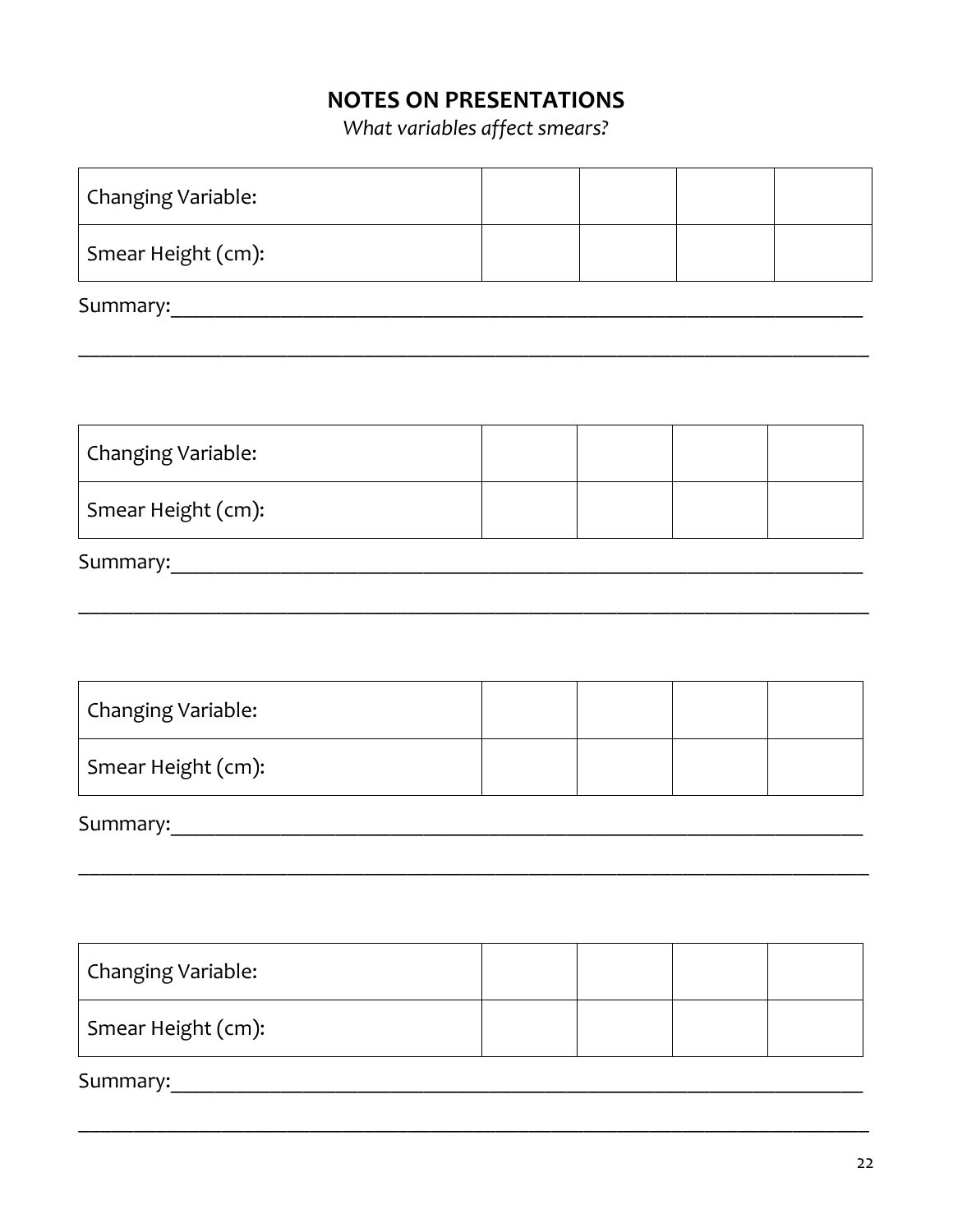# What variables affect smears?

| Changing Variable:             |  |  |  |  |
|--------------------------------|--|--|--|--|
| Smear Height (cm):             |  |  |  |  |
|                                |  |  |  |  |
|                                |  |  |  |  |
|                                |  |  |  |  |
| Changing Variable:             |  |  |  |  |
| Smear Height (cm):             |  |  |  |  |
|                                |  |  |  |  |
|                                |  |  |  |  |
|                                |  |  |  |  |
| Changing Variable:             |  |  |  |  |
| Smear Height (cm):             |  |  |  |  |
| Summary:                       |  |  |  |  |
|                                |  |  |  |  |
|                                |  |  |  |  |
| Changing Variable:             |  |  |  |  |
| Smear Height (cm):             |  |  |  |  |
| Summary: Note and the Summary: |  |  |  |  |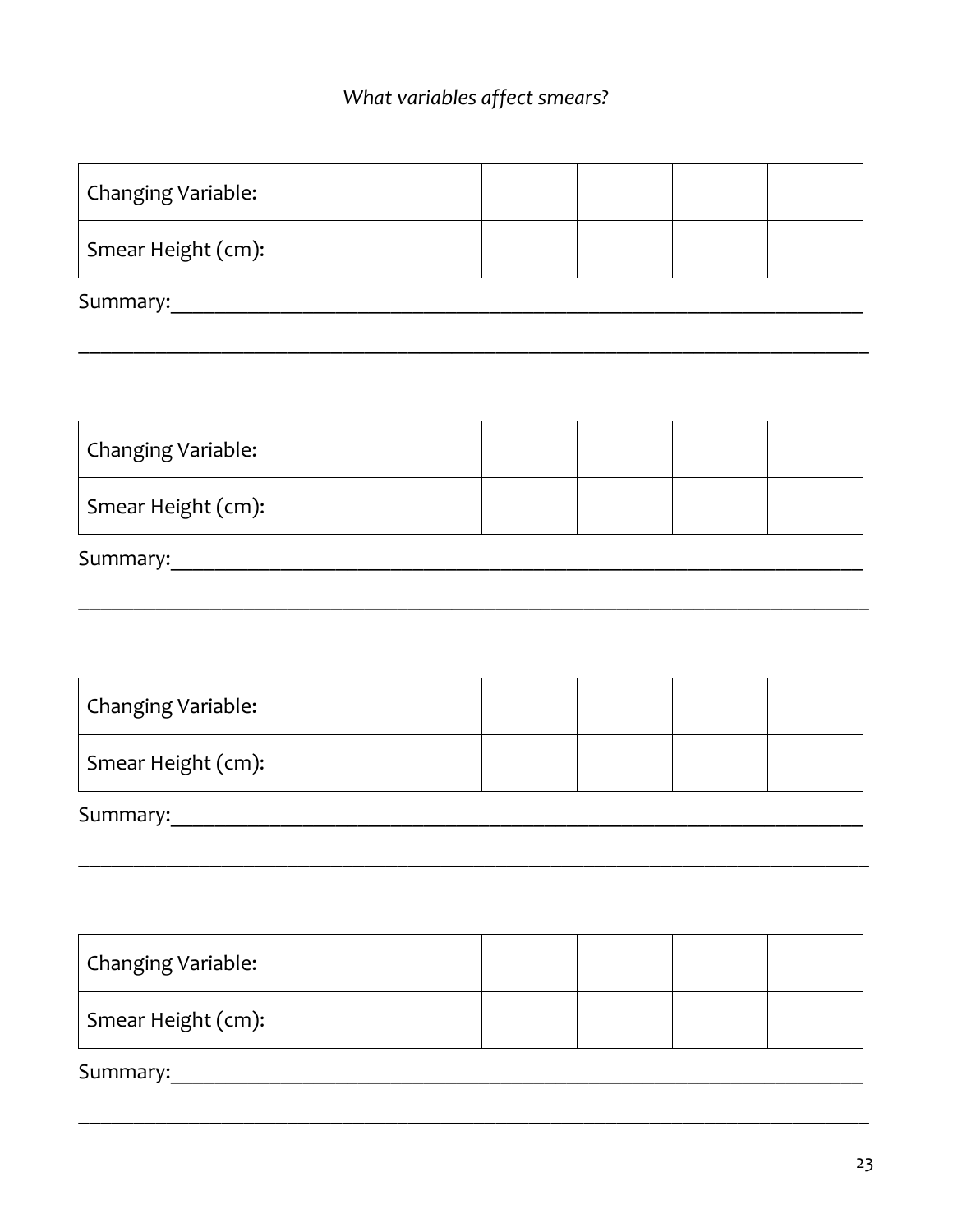## **TIE TO STANDARDS**

1. Circle the value of the variable that the police should use to process the evidence from the suspects that would give them the tallest smear.



2. What conclusion can you make from the results the police collected?

| We can conclude that the robber was number |       |
|--------------------------------------------|-------|
|                                            | claim |
| because                                    |       |
| data                                       |       |
|                                            |       |
|                                            |       |
|                                            |       |
|                                            |       |
| 3. What did we learn about black ink?      |       |
|                                            |       |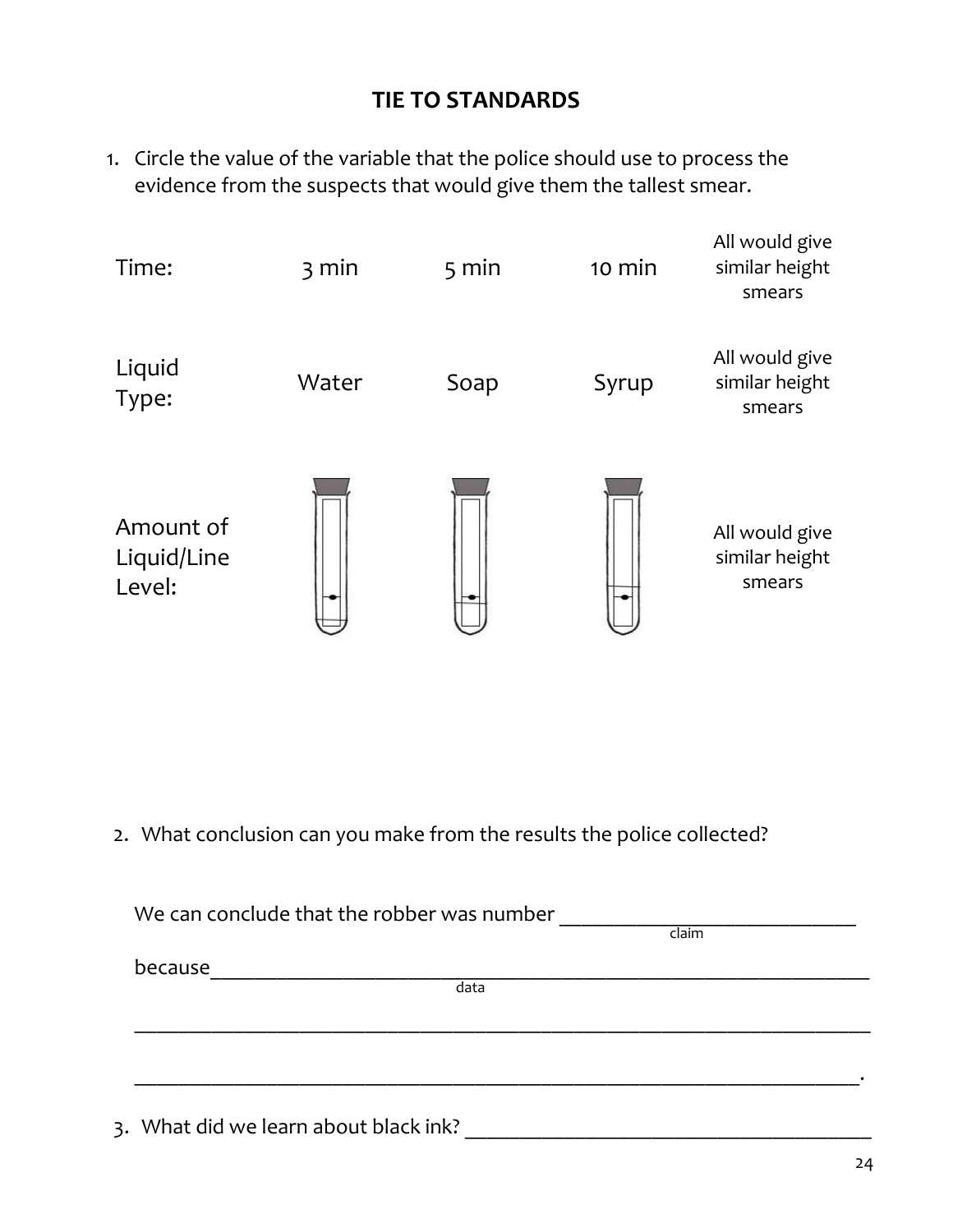4. Fill in the following words on the chart: physical properties, pure substance, matter, mixture.

| <u> 1989 - Johann Barn, mars eta bainar eta bat erroman erroman erroman erroman erroman erroman erroman erroman e</u><br>Types: |     |    |
|---------------------------------------------------------------------------------------------------------------------------------|-----|----|
| the control of the control of the control of                                                                                    |     |    |
|                                                                                                                                 |     |    |
|                                                                                                                                 |     |    |
|                                                                                                                                 |     | or |
|                                                                                                                                 |     |    |
|                                                                                                                                 |     |    |
| 8. Can all physical properties be used to separate mixtures?                                                                    | Yes | No |
| 9. What type of physical property was use to separate the black ink?                                                            |     |    |
|                                                                                                                                 |     |    |
| 11. What do we know about the blue ink?                                                                                         |     |    |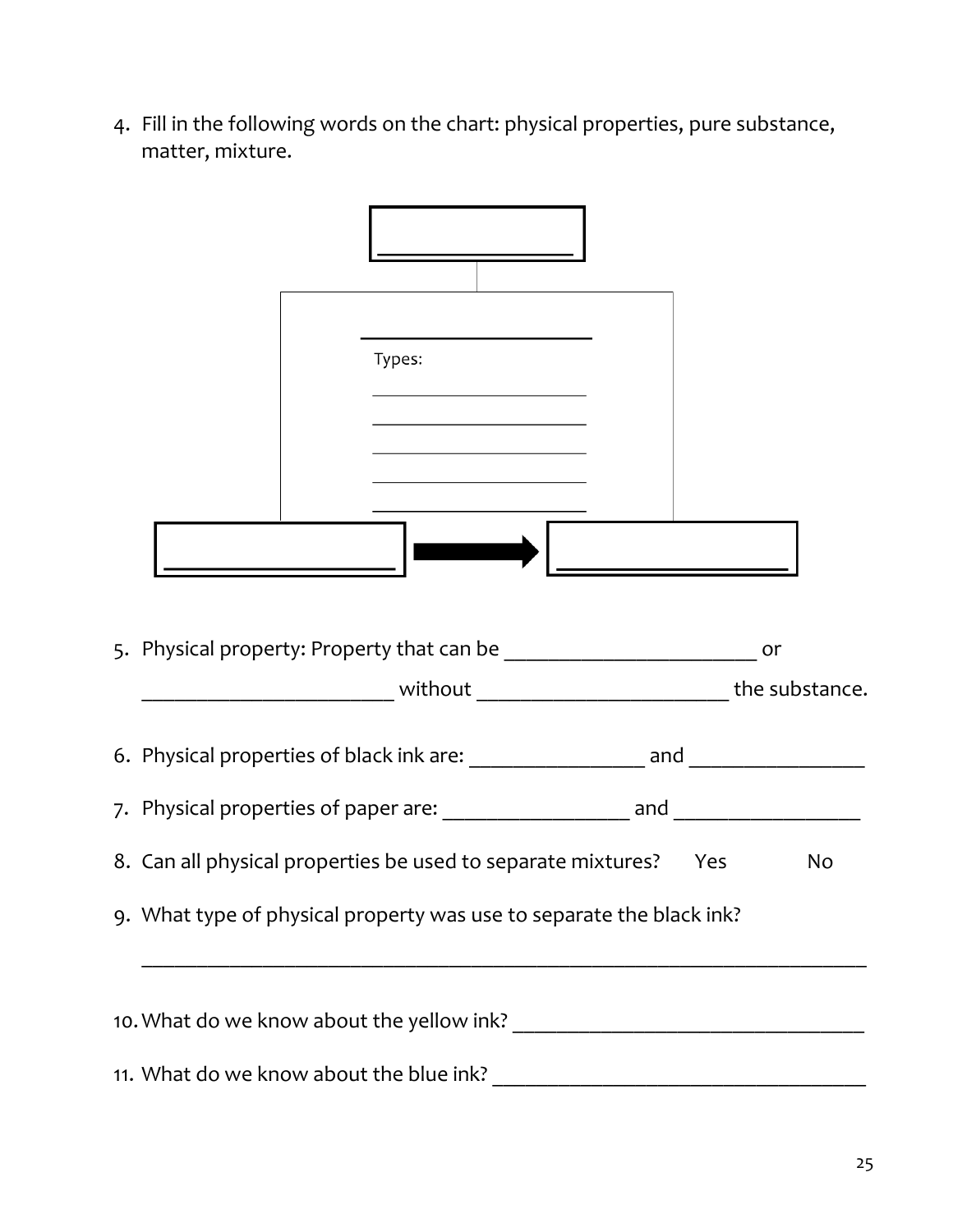12. Determine how you would separate each mixture into two parts.

| <b>Mixture</b>             | List 3 Physical Properties of each part of<br>the mixture |     | <b>Helpful in Separating</b> |                                  |           |
|----------------------------|-----------------------------------------------------------|-----|------------------------------|----------------------------------|-----------|
|                            |                                                           |     |                              | (circle one)                     |           |
| <b>ATTALLED</b>            |                                                           |     |                              | <b>Yes</b>                       | <b>No</b> |
| baran i                    |                                                           |     |                              | <b>Yes</b>                       | <b>No</b> |
|                            |                                                           |     |                              | <b>Yes</b>                       | <b>No</b> |
| Is water a pure substance? |                                                           | Yes |                              | N <sub>o</sub>                   |           |
| Is sand a pure substance?  |                                                           | Yes |                              | N <sub>o</sub>                   |           |
| 13.                        |                                                           |     |                              | can be used to separate mixtures |           |

and identify pure substances.

14. Write down physical properties of the four substances. You will use these to identify four unknown substances. You will not have access to the labeled substances when you are identifying the unknown substances.

| <b>Pure Substance</b> | Physical<br><b>Properties</b> | <b>Unknown</b><br>Letter |
|-----------------------|-------------------------------|--------------------------|
| Sugar                 |                               |                          |
| Salt                  |                               |                          |
| <b>Baking Soda</b>    |                               |                          |
| Corn Starch           |                               |                          |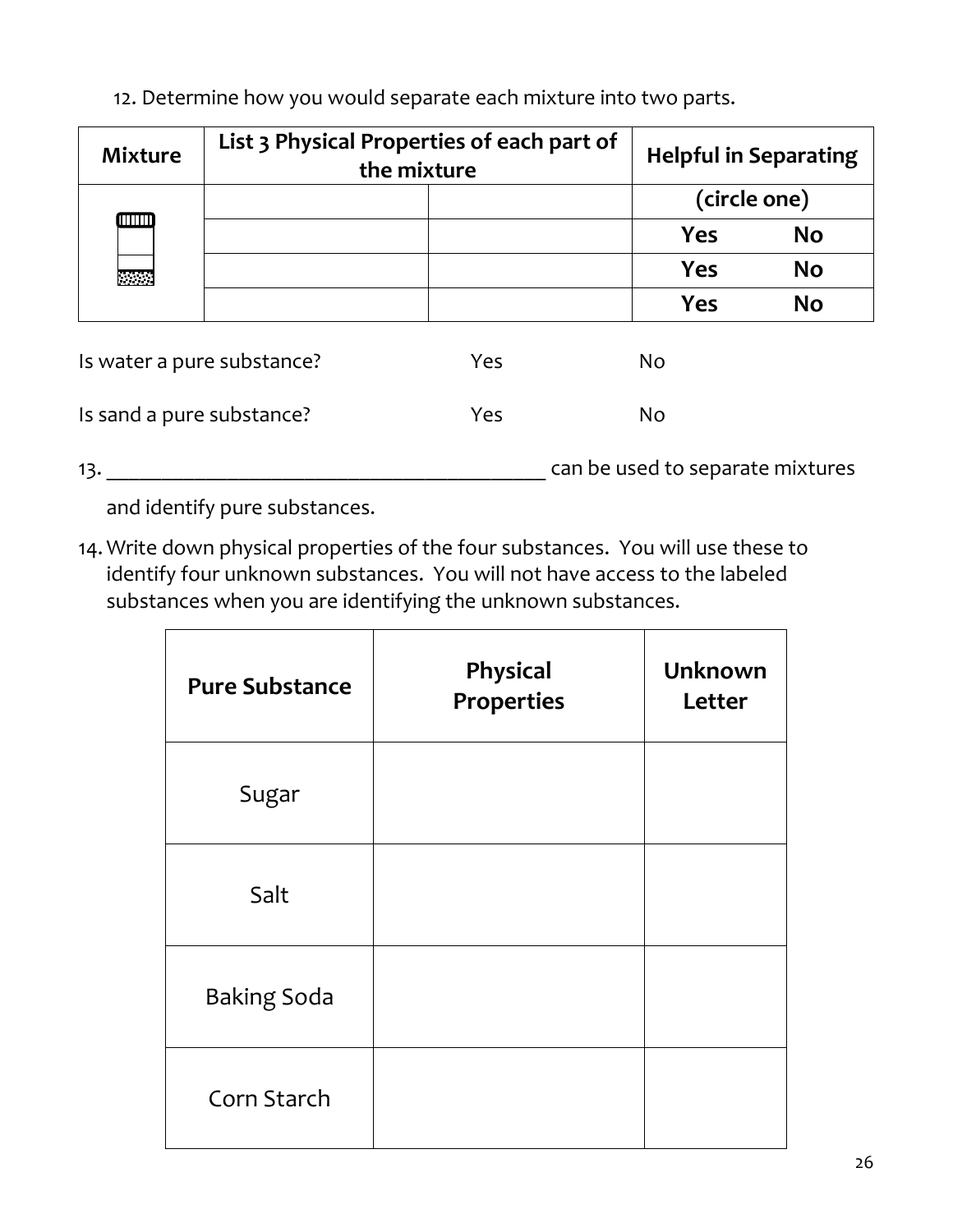## **EXTRA PRACTICE**

## *Conclusions*

**Directions:** On the results table, underline each control, circle each changing variable(s), and box information about data collection.

|               | <b>Variables</b> | <b>Trial A</b>       | <b>Trial B</b> |
|---------------|------------------|----------------------|----------------|
|               | Time:            | $5 \text{ min}$      |                |
|               | Liquid Type:     | Water                | Soap           |
|               | Liquid Amount:   | 2 ml                 |                |
|               | Paper Type:      | Original             |                |
|               | Pen Color:       | Red                  |                |
|               | Pen Type:        | Mr. Sketch           |                |
|               | Data             | <b>Trial A</b>       | <b>Trial B</b> |
| Measurements: | Smear Height:    | 4 cm                 | 0.5 cm         |
|               | Liquid Height:   | 6 cm                 | 3 cm           |
| Observations: | Other:           | Green<br>Blue<br>Red | Pink<br>Orange |

| <u>Step 1:</u><br>Statement<br>Type: C or D<br>the height of the smear in water was<br>1.<br>4 cm and the height of the smear in soap<br>was 0.5 cm<br>the type of liquid does not affect the<br>2.<br>smear height<br>with 2 mL of liquid, the thicker liquid<br>$\overline{3}$ .<br>results in a shorter smear height | <u>Step 2:</u><br>Correct<br>Claim | Based on the table, is the statement a<br>correct claim, correct data, or Incorrect?<br>Correct<br>Data | Incorrect |
|-------------------------------------------------------------------------------------------------------------------------------------------------------------------------------------------------------------------------------------------------------------------------------------------------------------------------|------------------------------------|---------------------------------------------------------------------------------------------------------|-----------|
|                                                                                                                                                                                                                                                                                                                         |                                    |                                                                                                         |           |
|                                                                                                                                                                                                                                                                                                                         |                                    |                                                                                                         |           |
|                                                                                                                                                                                                                                                                                                                         | Correct<br>Claim                   | Correct<br>Data                                                                                         | Incorrect |
|                                                                                                                                                                                                                                                                                                                         | Correct<br>Claim                   | Correct<br>Data                                                                                         | Incorrect |
| the color of the pen affects the smear<br>4.<br>height                                                                                                                                                                                                                                                                  | Correct<br>Claim                   | Correct<br>Data                                                                                         | Incorrect |
| the liquid type affects the smear height<br>5.                                                                                                                                                                                                                                                                          | Correct<br>Claim                   | Correct<br>Data                                                                                         | Incorrect |

\_\_\_\_\_\_\_\_\_\_\_\_\_\_\_\_\_\_\_\_\_\_\_\_\_\_\_\_\_\_\_\_\_\_\_\_\_\_\_\_\_\_\_\_\_\_\_\_\_\_\_\_\_\_\_\_\_\_\_\_\_\_\_\_\_\_\_\_\_\_\_\_\_\_\_\_\_\_\_\_\_

\_\_\_\_\_\_\_\_\_\_\_\_\_\_\_\_\_\_\_\_\_\_\_\_\_\_\_\_\_\_\_\_\_\_\_\_\_\_\_\_\_\_\_\_\_\_\_\_\_\_\_\_\_\_\_\_\_\_\_\_\_\_\_\_\_\_\_\_\_\_\_\_\_\_\_\_\_\_\_\_\_\_\_\_

What data can be used to support the correct claim(s) above? \_\_\_\_\_\_\_\_\_\_\_\_\_\_\_\_\_\_\_\_\_\_\_\_\_\_\_\_\_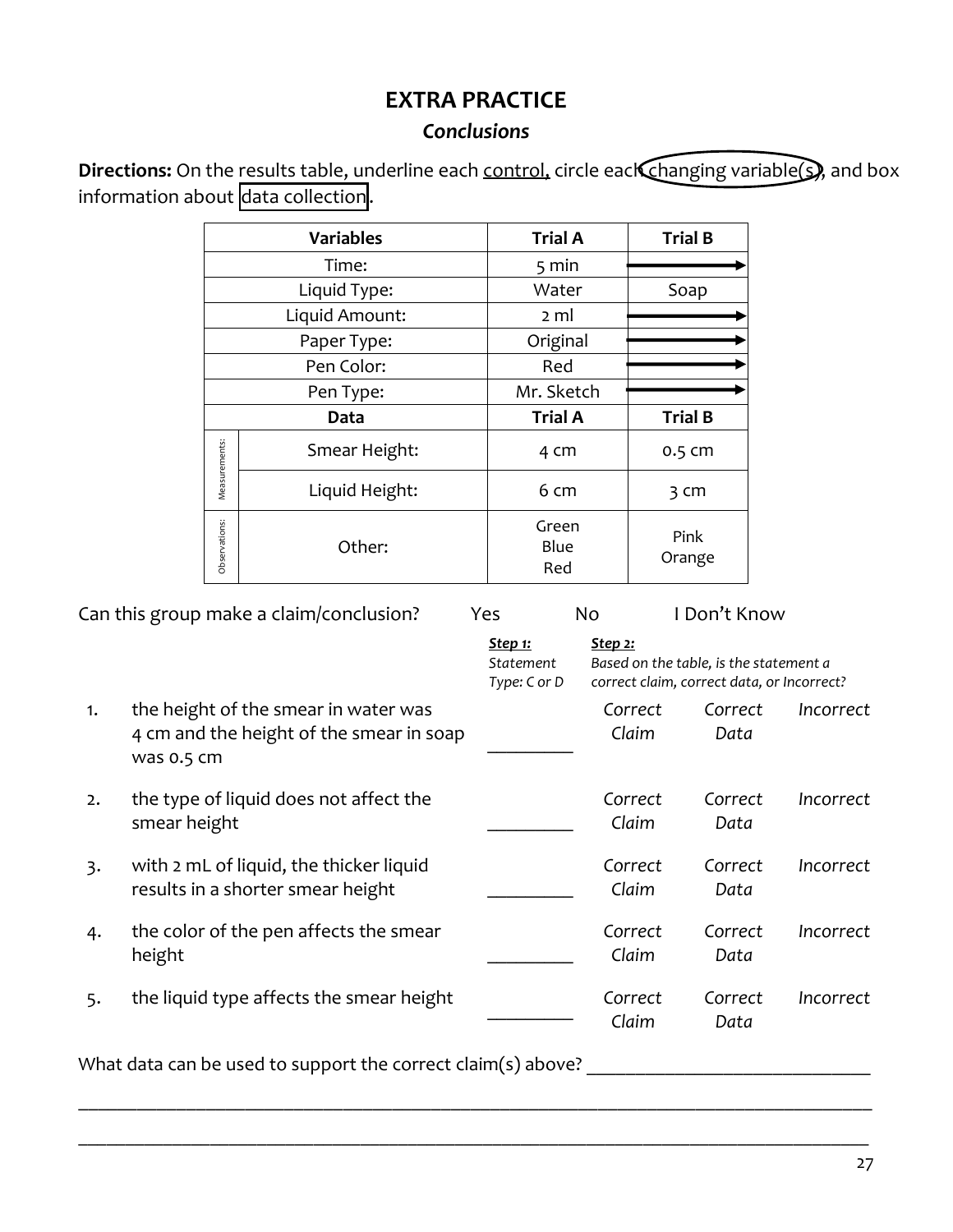## **CROSSWORD PUZZLE**

**Directions:** Fill out the following crossword puzzle using the clues below. The list of words used for the word search can be found on the vocabulary page of your notebook (pg. 1).



#### **Across**

- 4) Carbon Dioxide (CO<sub>2</sub>); Helium (He); Water (H<sub>2</sub>O)
- 7) If you are unable to make a \_\_\_\_\_\_\_\_\_\_\_\_\_\_\_\_\_\_\_\_ from a set of data, you will be unable to make a conclusion.
- 8) We use data from previous experiments to come up with a \_\_\_\_\_\_\_\_\_\_\_\_\_\_\_\_\_\_, or what we expect to happen in our next experiment.
- 10) Color and size of smear are examples of  $\Box$  made during this experiment.
- 12) The values of your can make it easier or harder for you to tell what was happening in your experiment.

#### **Down**

- 1) An experimental set-up must indicate the materials needed, the controls and the \_\_\_\_\_\_ \_\_\_\_\_\_\_\_\_\_.
- 2) A graduated cylinder is used to measure
- 3) We take advantage of this type of property to separate a mixture.
- 5) Another word for the data recorded during your experiment.
- 6) There can only be one changing variable in order to make one of these.
- 9) Lucky Charms, Apple Pie, Air
- 11) Measurements or observations.